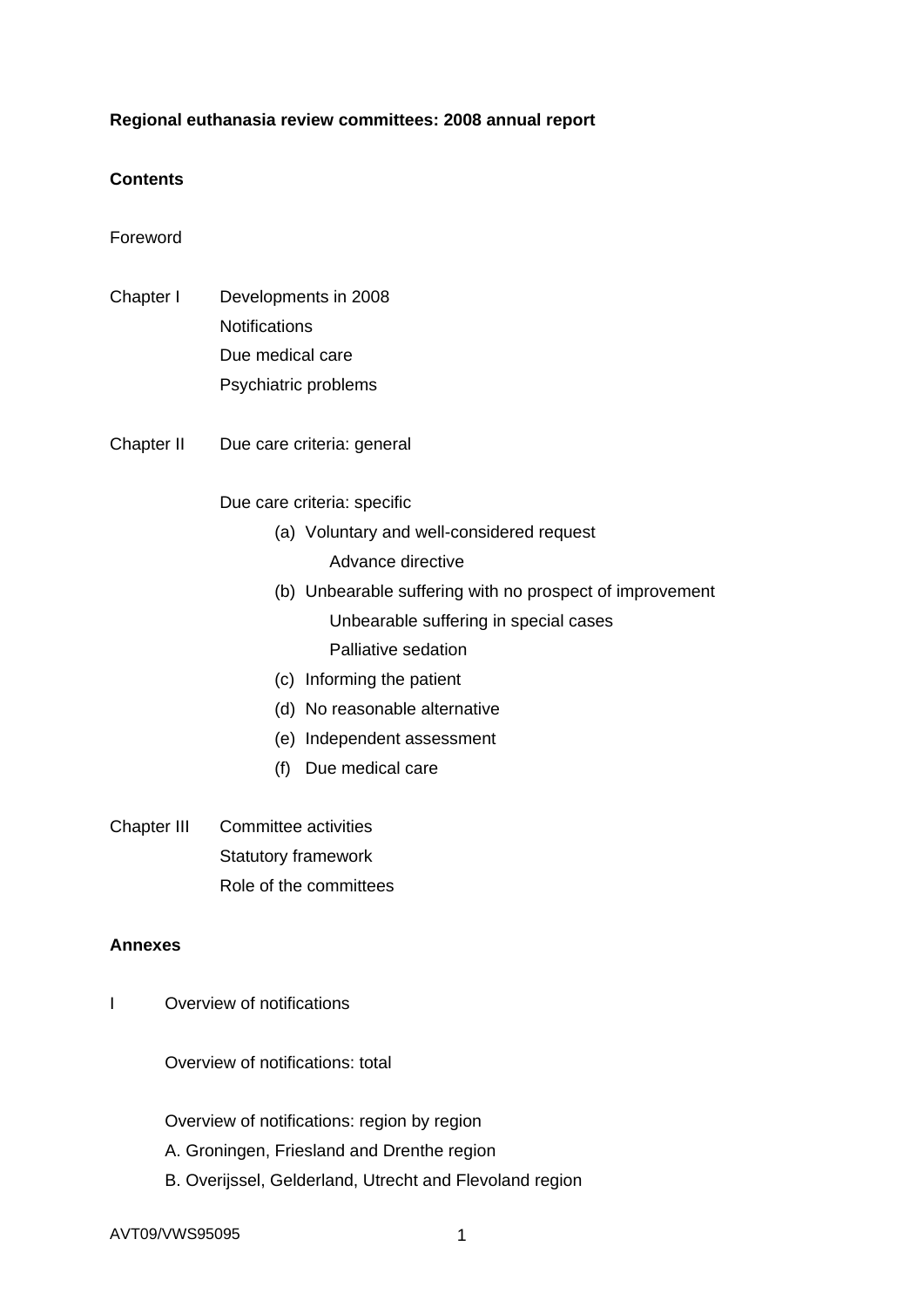- C. North Holland region
- D. South Holland and Zeeland region
- E. North Brabant and Limburg region
- II The Termination of Life on Request and Assisted Suicide (Review Procedures) Act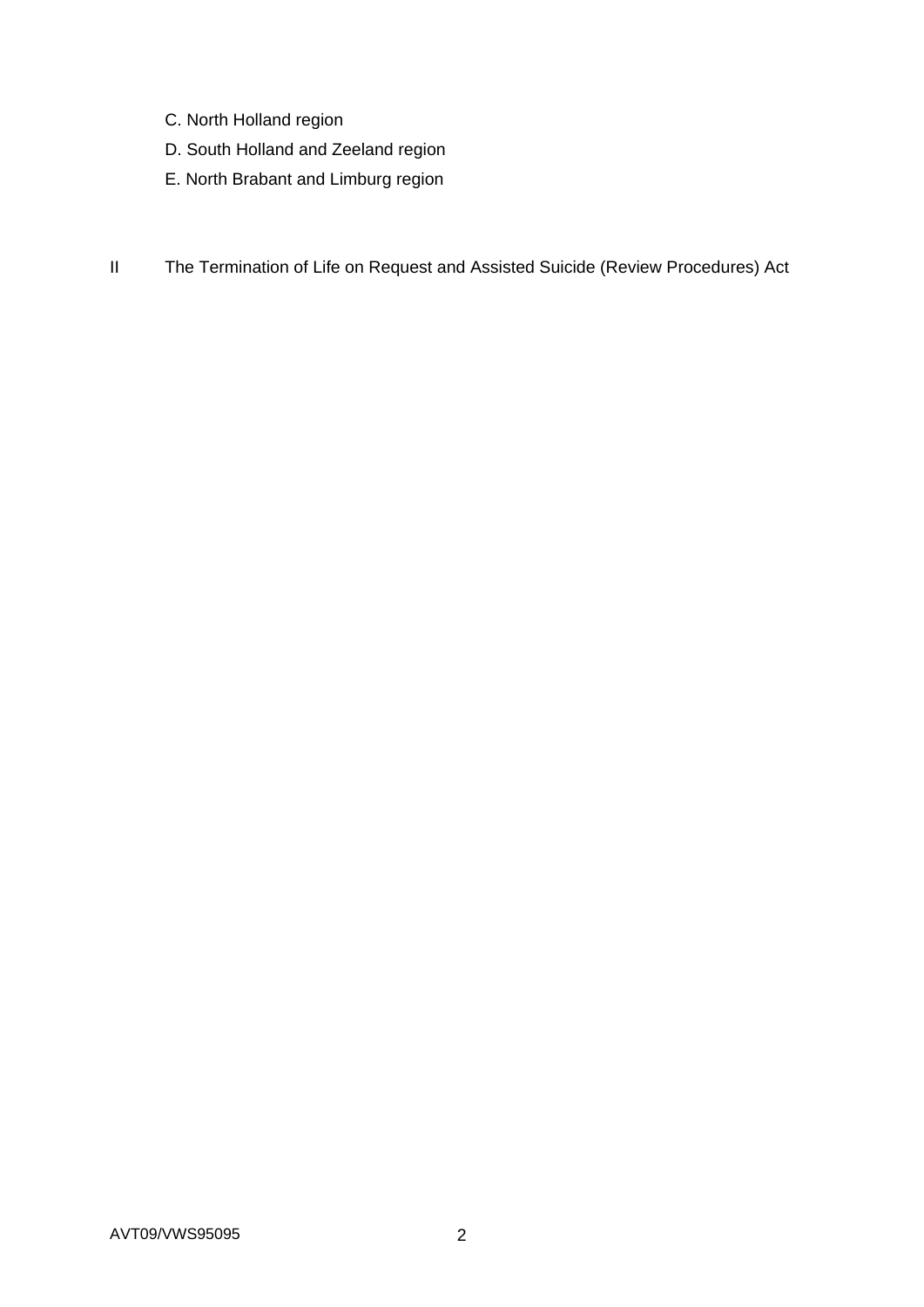## **Foreword**

This is the 2008 annual report of the five regional euthanasia review committees, in which they account for their review of cases under the Termination of Life on Request and Assisted Suicide (Review Procedures) Act ('the Act'). In addition the committees normally publish all their findings (with identifying details removed) on www.euthanasiecommissie.nl. With due respect for privacy, these publications thus provide as clear a picture as possible of the requirements laid down in the Act regarding annual reports (details of the number of notifications, the nature of the notified cases, the findings and the considerations on which these are based).

In 2008, a total of 2,331 cases were notified. In ten cases the committees found that the physician had not acted in accordance with the due care criteria laid down in the Act. In all other cases they found that the criteria had been fulfilled. You will find further details in this report.

The number of notified cases was 10% higher than in 2007. There had been a similar increase between 2006 and 2007. The committees asked Dr Agnes van der Heide of the Social Health Care Department at the Erasmus University Medical Centre Rotterdam to investigate possible reasons for this trend, which has been apparent since 2003.

Dr van der Heide concluded that the increase has only involved termination of life on request, performed by general practitioners, mainly on cancer patients. This is the 'classic' category of cases in which most such procedures have always been performed. The researcher found two main likely reasons for the increase (separately and in combination):

- The Royal Dutch Medical Association's guidelines on palliative sedation have made the boundary between euthanasia and palliative sedation clearer. It now seems likely that palliative sedation is used as an alternative to euthanasia to a lesser extent than was previously assumed.
- The most recent national evaluation of the Act (conducted in 2005) estimated willingness to notify at 80%. The other 20% of cases mainly involved termination of life with the help of morphine. It seems likely that regular euthanatics are being used more and more often, and that these cases are also being notified. The rate of notification has increased as a result.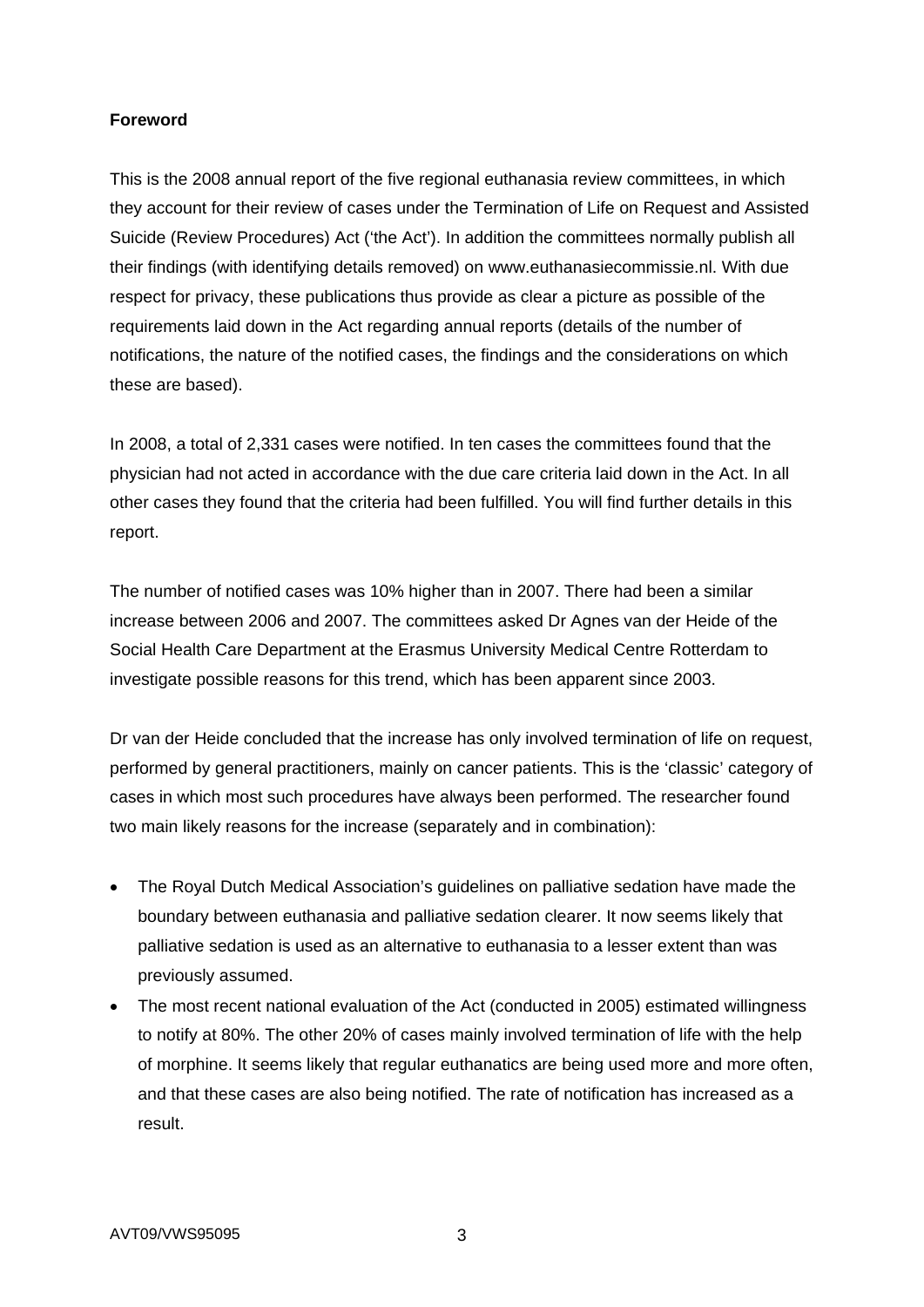Although the committees agree with these findings, they are not entirely certain about them. The national evaluation should therefore be repeated, not only to explain the considerable increases in the number of notifications but also, more generally, to monitor closely how medical decisions at the end of life are reached in practice.

The committees greatly welcome any feedback you may wish to provide. On their behalf I invite you to send this to the email address below.

The Hague, April 2009

## J.J.H. Suyver

Coordinating chair of the regional euthanasia review committees email: ic.spitters@toetscie.nl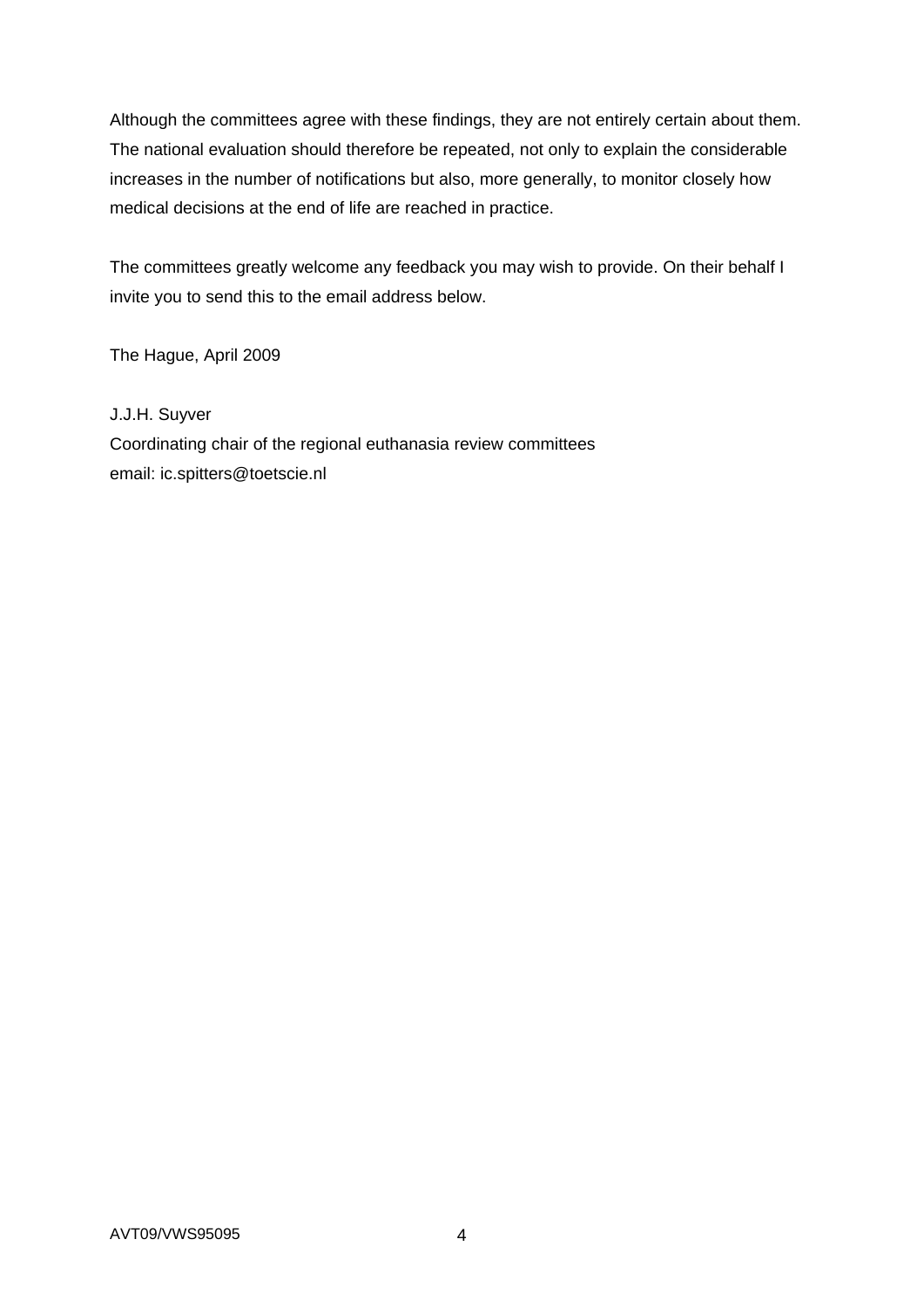## **Chapter I Developments in 2008**

The following developments took place in 2008.

### *Notifications*

In 2008, the regional euthanasia review committees ('the committees') received 2,331 notifications of termination of life on request or assisted suicide.<sup>[1](#page-4-0)</sup> The 2007 figure had been 2,120; there was thus a 10% increase. In each case the committees examined whether the physician who had performed the procedure had acted in accordance with the due care criteria set out in the Termination of Life on Request and Assisted Suicide (Review Procedures) Act ('the Act'). In ten cases the committees found that the physician had not acted in accordance with the criteria. The most relevant elements of these findings are described in Chapter II (Due care criteria: specific) as cases under the criterion concerned. The actual findings (as well as all the findings in which the committees concluded that the physician had acted in accordance with the due care criteria) are published in full on the committees' website www.euthanasiecommissie.nl. Only those findings whose publication could jeopardise the patient's anonymity are not published.

### *Due medical care*

In everyday practice the committees are confronted with the use of substances that are not listed as first-choice substances in the guidelines of the Royal Dutch Association for the Advancement of Pharmacy (KNMP) Standaard Euthanatica (Standard for euthanatics),<sup>[2](#page-4-1)</sup> and with notifications in which the dosage of euthanatics used is not specified or is not in accordance with the Association's recommendations.

In assessing whether the due medical care criterion has been fulfilled, the committees carefully consider what is the current standard in medical and pharmaceutical research and practice. They normally take the method, use of substances and dosage recommended by the Association as their guide. *Standaard Euthanatica* also states which substances the KNMP does or does not recommend for use in cases of termination of life on request or assisted suicide.

The Pharmacy Research Institute, which is linked to the KNMP, confirms that the Association makes a distinction between first-choice and second-choice coma-inducing substances. The

-

 $1$  The figures – total and region by region – are given in an annexe to the full report.

<span id="page-4-1"></span><span id="page-4-0"></span><sup>2</sup> *Standaard Euthanatica: toepassing en bereiding* (Standard for euthanatics: application and preparation), 2007, KNMP/Pharmacy Research Institute (WINAP).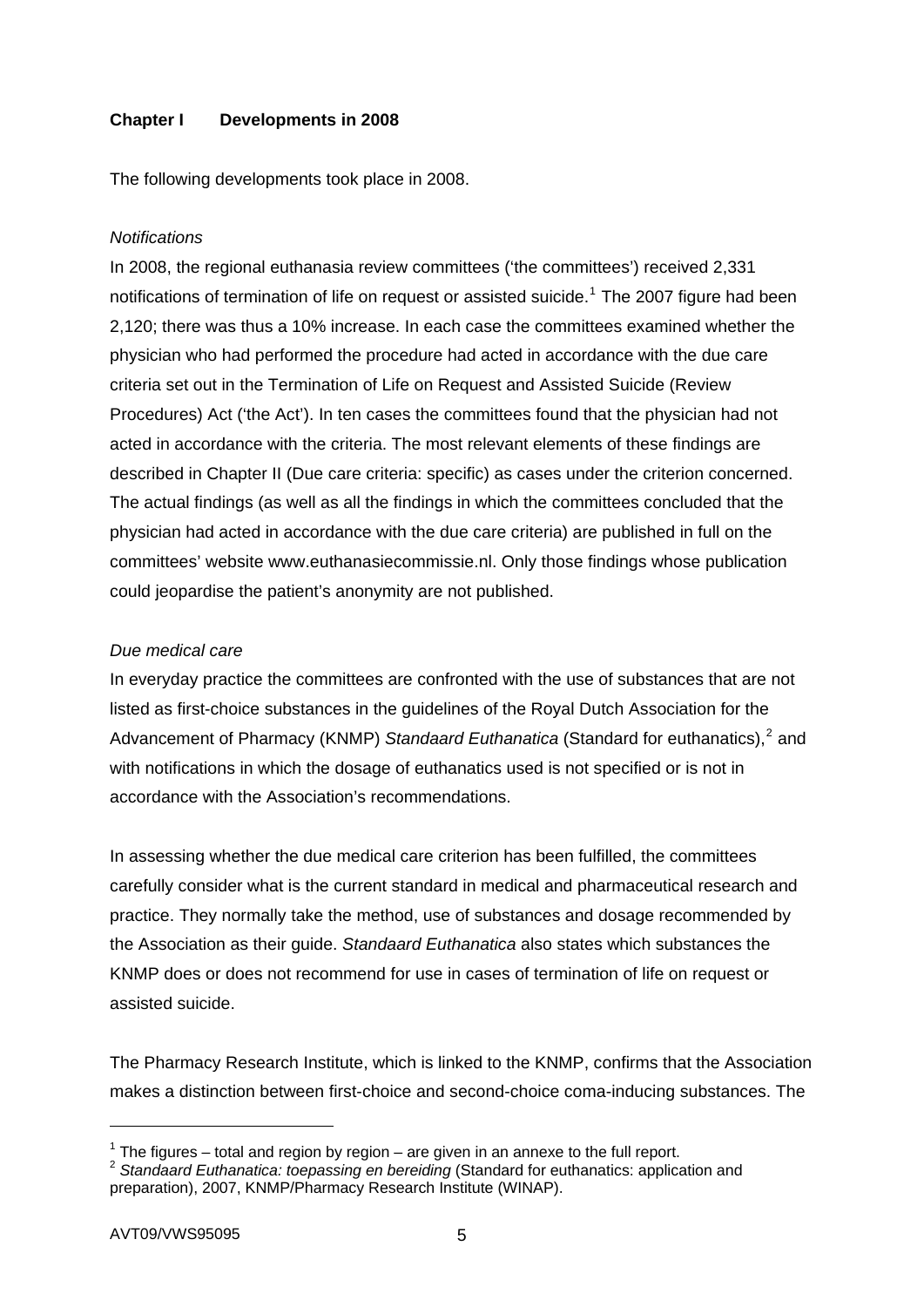second-choice substances are listed in the advisory report under 'Emergency solutions'. These are substances with which physicians have less experience, but which can be used as alternatives to first-choice substances if necessary. The guidelines also list substances that are not alternatives to first-choice substances and substances that the Association specifically advises against.

If a physician does not use a first-choice substance, the committees will ask further questions. When assessing whether the due medical care criterion has been fulfilled, the basic principle is that emergency solutions (second-choice substances) are permitted if the physician provides sufficient grounds for having used them. The committees will therefore ask further questions if the physician fails to provide such grounds or uses substances that are not listed as alternatives or should not be used at all. If the dosage is not specified, the committees will also ask about it. If the dosage is not in accordance with the recommendations, the physician will be asked to explain why. If the method of administration is not indicated, the committees will also enquire about this.

### *Psychiatric problems*

The committees received two notifications of assisted suicide involving patients with psychiatric problems. In both cases the committee found that the physician had acted in accordance with the due care criteria. In general, requests for termination of life or assisted suicide made by patients who are suffering because of a psychiatric illness or disorder should be treated with great caution. If there is a psychiatric background to the patient's condition, it is more difficult to decide whether the patient is suffering unbearably with no prospect of improvement and has made a voluntary and well-considered request. In all such cases the physician must be even more alert than usual.

Both notifications were well documented, and both cases had a long previous history which the physician clearly explained to the committee. A number of independent physicians and other experts, including several psychiatrists, were involved in the cases. After seeing and interviewing the patients, they gave their substantiated opinion on whether the due care criteria had been fulfilled. Both cases are included in this report.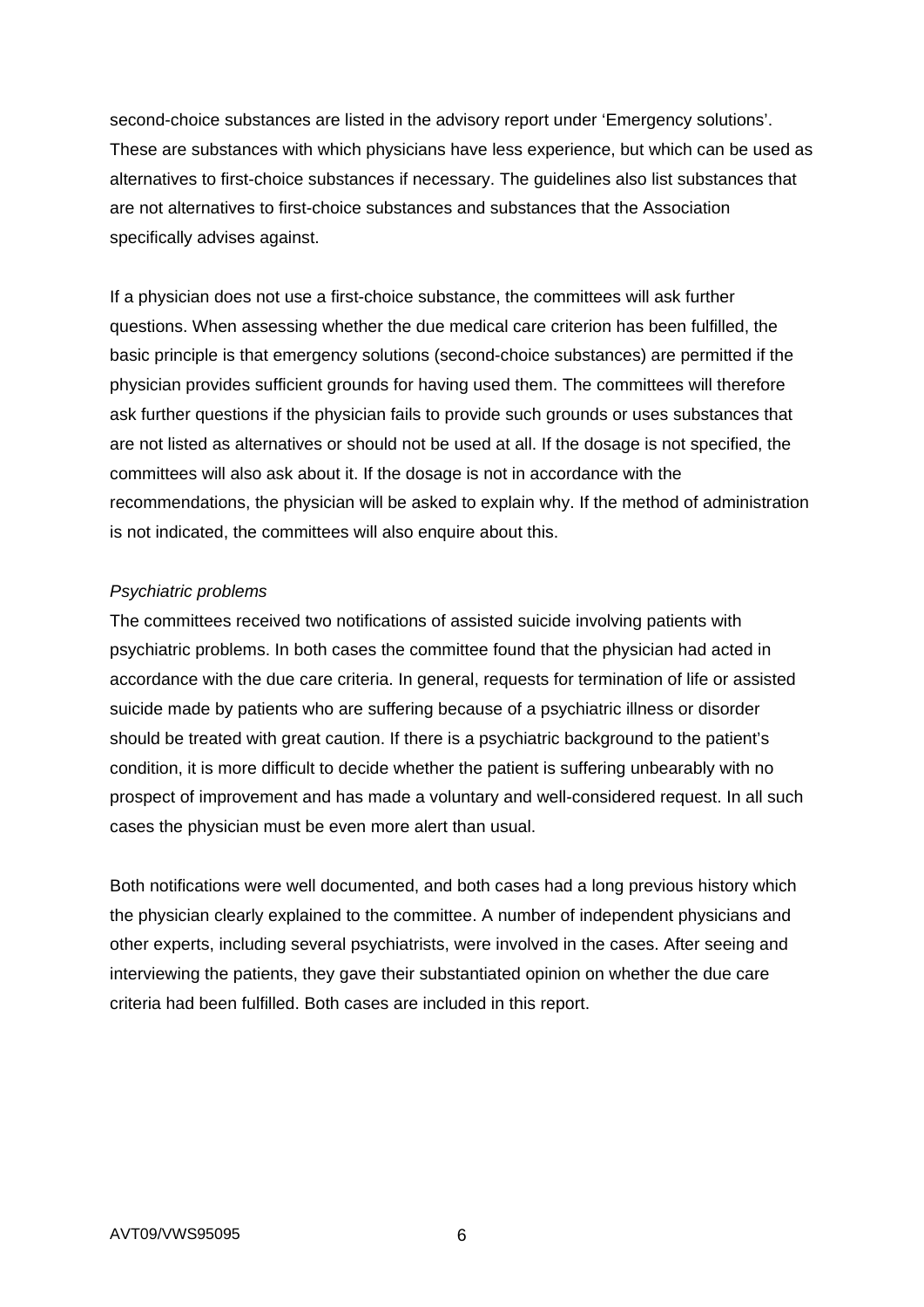## **Chapter II**

## **Due care criteria**

## **Due care criteria: general**

The committees assess whether the notifying physician has acted in accordance with all the statutory due care criteria. These criteria, as laid down in the Act, are as follows.

Physicians must:

(a) be satisfied that the patient's request is voluntary and well-considered;

(b) be satisfied that the patient's suffering is unbearable, with no prospect of improvement;

(c) inform the patient about his situation and prognosis;

(d) have come to the conclusion together with the patient that there is no reasonable alternative in the patient's situation;

(e) consult at least one other independent physician, who must see the patient and give a written opinion on whether the due care criteria set out in (a) to (d) have been fulfilled;

(f) exercise due medical care and attention in terminating the patient's life or assisting in his suicide.

The information provided by notifying physicians is of crucial importance to the committees' assessments. If the physician gives an account of the entire decision-making process in his notification, he may not be required to answer further questions later on.

In 2008, most notifications again gave no grounds for further discussion or questions when they came before the committees. In almost every case the committees concluded that the physician had acted in accordance with the due care criteria. In some cases a notification led to discussion within the committee. Where necessary, the physician was asked to provide further information in writing or in person. This chapter includes examples of cases that led to further discussion and questions.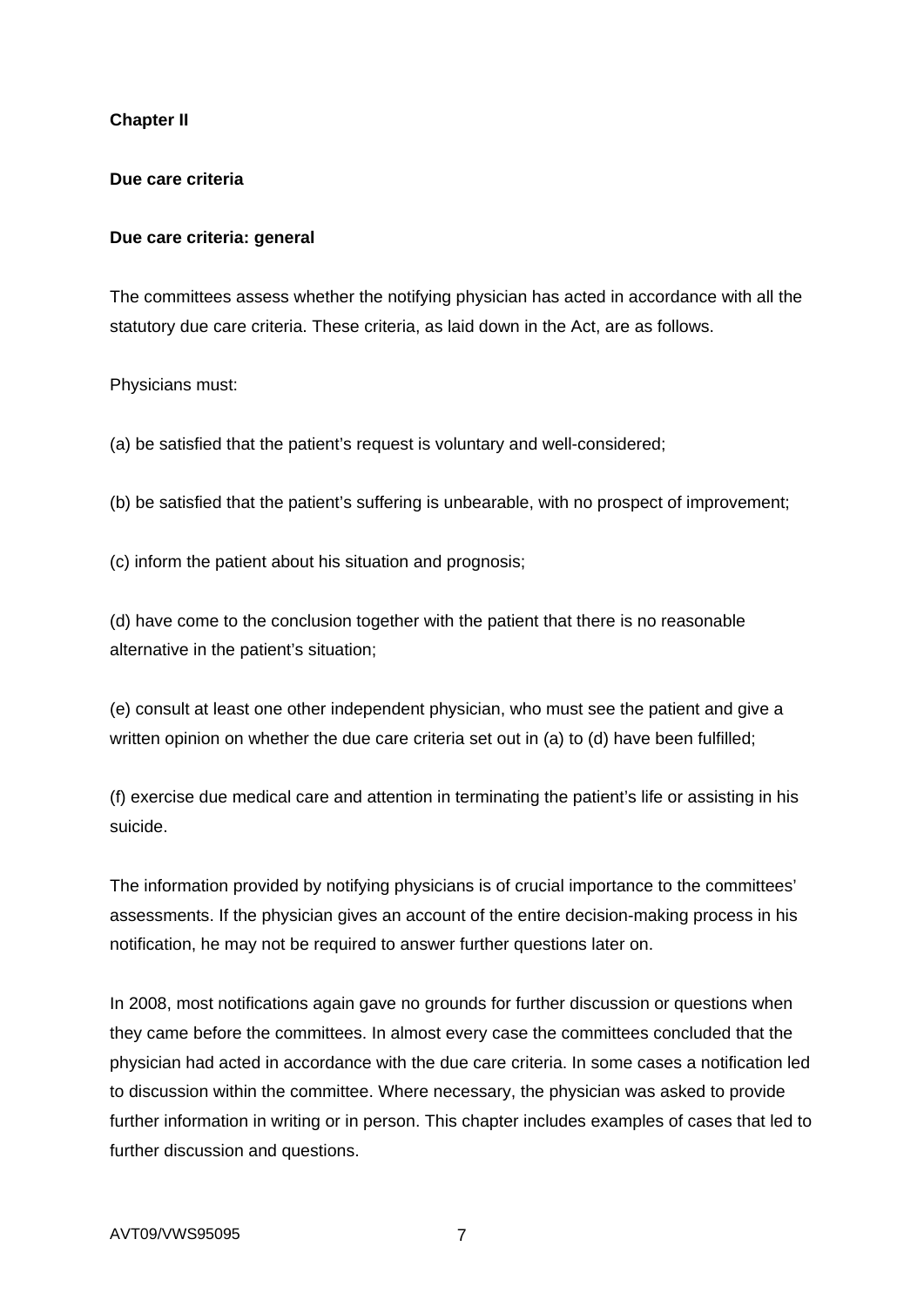### **Due care criteria: specific**

### **(a) Voluntary and well-considered request**

### *Physicians must be satisfied that the patient's request is voluntary and well-considered.*

The physician must be satisfied that the patient's request is voluntary and well-considered. Key elements in the contact between the physician and the patient include willingness to discuss the (possibly imminent) end of the patient's life, the patient's wishes, and ways in which they can or cannot be fulfilled. The patient's request must be specifically made to the physician.

A number of elements are crucial here. First, the request for termination of life or assisted suicide must have been made by the patient himself. Second, it must be voluntary. There are two aspects to this. The request must be *internally* voluntary, i.e. the patient must have the mental capacity to determine his own wishes freely, and *externally* voluntary, i.e. he must not have made his request under pressure or unacceptable influence from those around him. Third, in order to make a well-considered request, the patient must be fully informed and have a clear understanding of his disease. The patient is considered decisionally competent if he is capable of making an internally voluntary, well-considered request.

### *Psychiatric illness or disorders*

In general, requests for termination of life or assisted suicide based on suffering arising from a psychiatric illness or disorder should be treated with great caution. If such a request is made by a psychiatric patient, even greater consideration must be given to the question of whether the request is voluntary and well-considered. A psychiatric illness or disorder may make it impossible for the patient to determine his own wishes freely. The physician must then determine whether the patient is decisionally competent. Among other things, he must look at whether the patient appears capable of grasping relevant information, understanding his condition and advancing consistent arguments. In such cases it is important to consult not only the independent physician but also one or more experts, including a psychiatrist, who can give an expert opinion on the matter. If other medical practitioners have been consulted, it is important to make this known to the committee.

### *Depression*

If a patient is suffering from depression, it cannot be ruled out that this will adversely affect his decisional competence. Where there is any doubt, a psychiatrist is often consulted in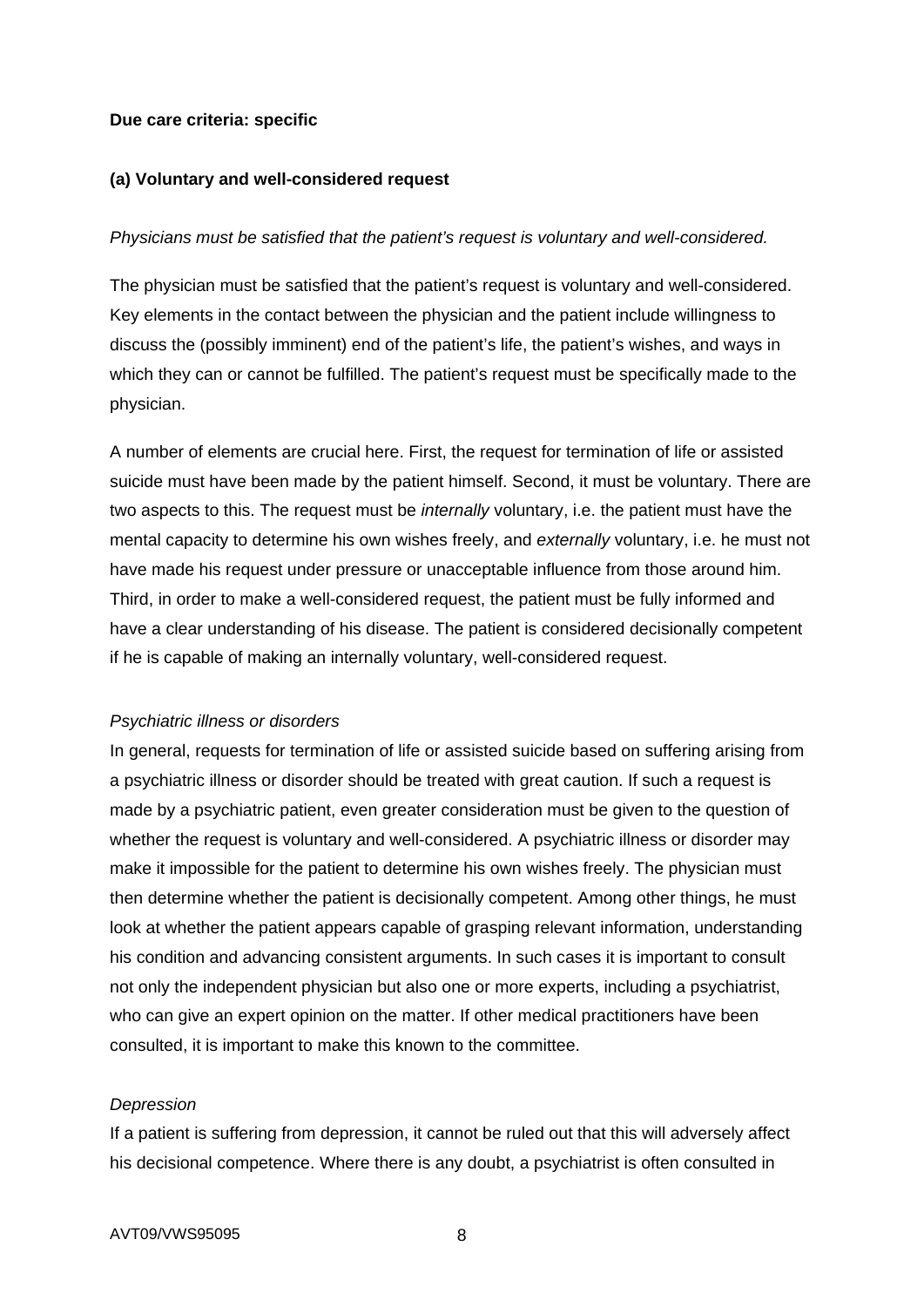addition to the independent physician. The attending physician must thus ascertain, or obtain confirmation, that the patient is capable of making an informed decision. If other medical practitioners have been consulted, it is important to make this known to the committee. In some cases, after weighing everything up, a physician may decide neither to consult an additional medical practitioner, nor to call in for a second time one who has been consulted earlier. Such information is also of relevance to the committees' assessment.

### *Dementia*

Some notifications concern termination of life on request or assisted suicide involving patients suffering from dementia. The cases notified in 2008 were found by the committees to have been handled with due care. The patients were in the initial stages of the disease and still had insight into the condition and its symptoms (loss of bearings and personality changes). They were deemed capable of making an informed decision because they could fully grasp the implications of their request.

The committees act on the principle that physicians should normally treat requests for termination of life from patients suffering from dementia with additional caution. They must take the stage of the disease and the other specific circumstances of the case into account when reaching a decision. Patients at a more advanced stage of the disease will rarely be decisionally competent. If a physician believes that a patient is in the initial stages of dementia, it is important to consult one or more experts in addition to the independent physician.

Apart from whether or not the request is voluntary and well-considered, the question of whether there is no prospect of improvement in the patient's suffering, and above all whether his suffering is unbearable (this is discussed in more detail on page …..), must be assessed by the physician with extreme care in all such cases. The committees' advice is that in such cases the physician must take additional care in reaching his decision and must make clear to the committee how it was reached.

## **Advance directive**

The following needs to be said about advance directives. The Act requires the physician to be satisfied that the patient has made a voluntary and well-considered request. The request is almost always made during a conversation between the physician and the patient, and hence is made orally. What matters most is that the physician and the patient should be in no doubt about the patient's request.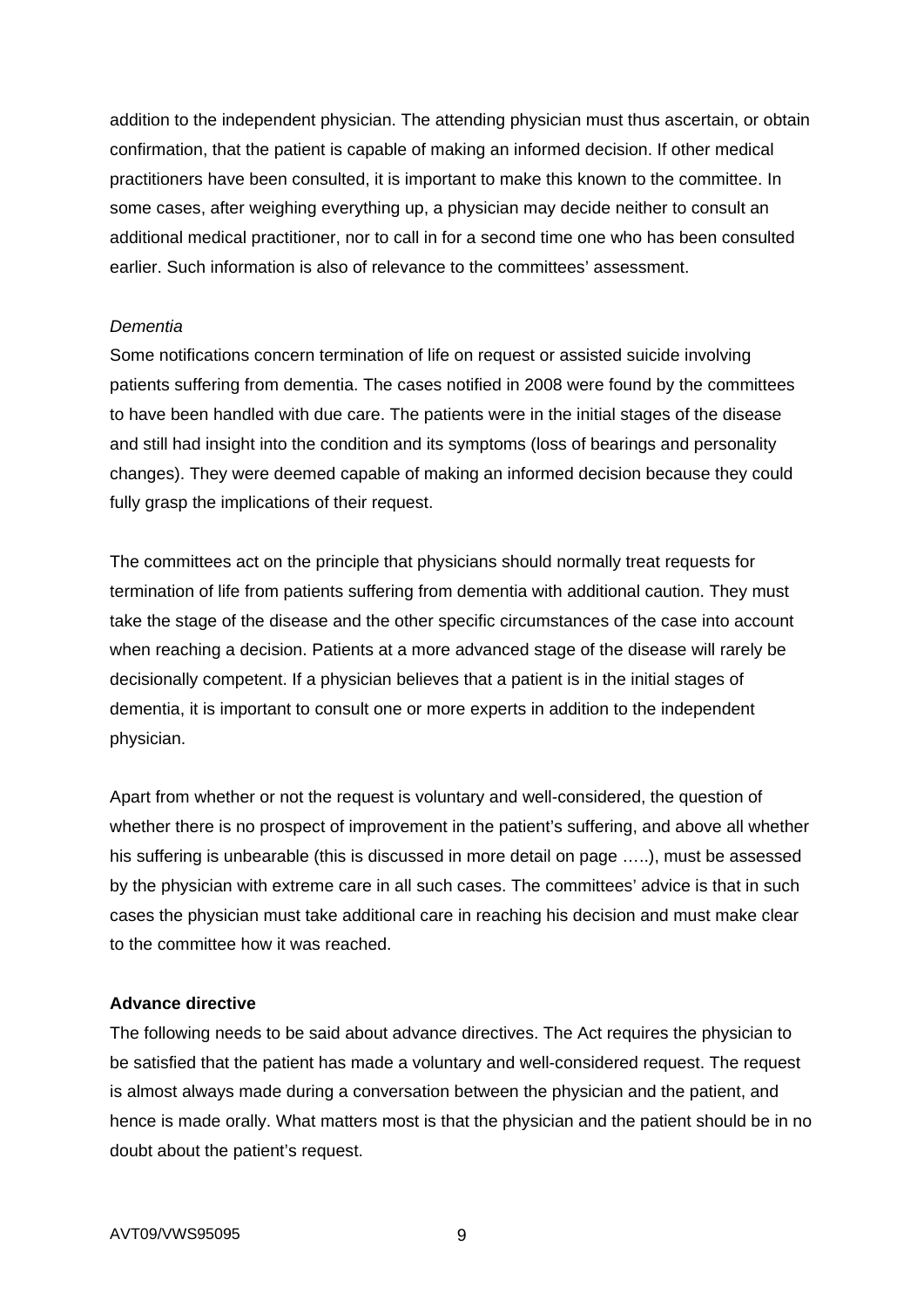The Act makes specific provision for a written directive. This replaces an oral request in cases where a patient who used to be decisionally competent is no longer capable of expressing his wishes when the time comes to consider ending his life.

The due care criteria likewise apply here, which is why it is so important that the physician to whom the request is made in a specific situation should be in no doubt regarding the advance directive. It is therefore advisable to draw up the directive in good time and update it at regular intervals and as far as possible describe the specific circumstances in which the patient wishes to have his life terminated. The clearer and more specific the directive is, the firmer the basis it provides for the physician's decision. The latter, as well as the independent physician, will have to decide in the light of both the described and the current situation whether the patient has made a voluntary and well-considered request, whether he is suffering unbearably with no prospect of improvement and whether he has no reasonable alternative. A handwritten directive drawn up by the patient in which he describes the circumstances in his own words often provides additional personal confirmation. In Case 11 the advance directive played a part in determining whether a patient who could no longer communicate had made a voluntary and well-considered request.

If, on the other hand, the patient is capable of expressing his wishes and can request that his life be terminated, an advance directive can help eliminate any uncertainty and confirm the oral request.

Contrary to popular belief, the Act does not require an advance directive to be drawn up. In practice, the existence of such a directive does make it easier to assess the case, but the committees wish to emphasise that it is not the intention that people be put under unnecessary pressure to draw up such a directive, sometimes very shortly before they die.

By recording details of any general discussion of a patient's wish for termination of life and the decision-making process concerning the end of his life in the patient's records, the physician can also help eliminate any uncertainty. This may, for example, be of help to locums and others involved in reaching a decision.

### **Case 1 (not included here)**

## **Case 2 (not included here)**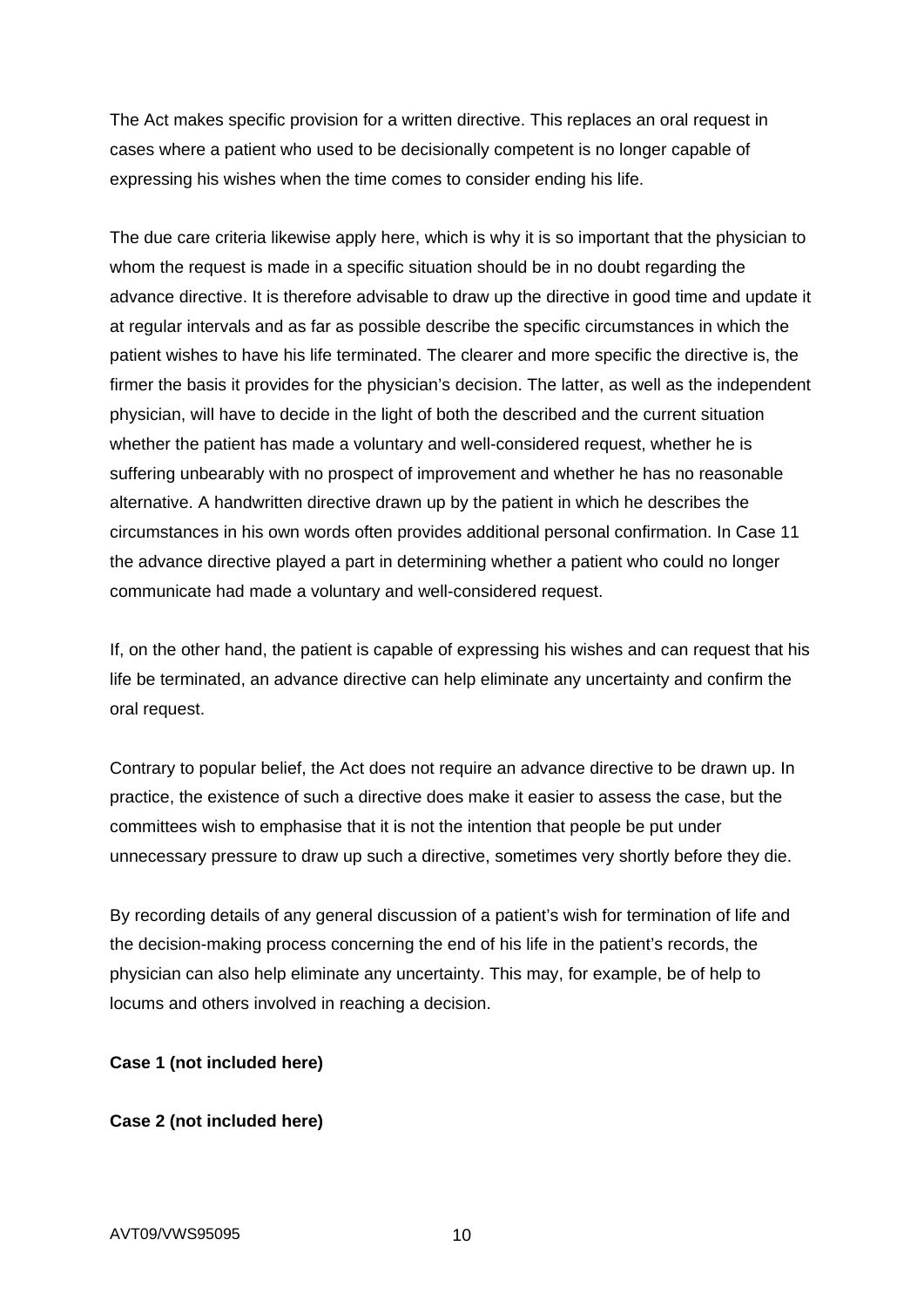### **Case 3 (voluntary and well-considered request)**

# **The patient was suffering from a psychiatric illness. In the interests of clarity the entire case is described below, including a discussion of whether the patient was suffering unbearably, with no prospect of improvement.**

After a period of hospital admissions and outpatient treatment, the patient, a woman between 60 and 70 years of age, was admitted to an institution for psychiatric patients. She was suffering from a serious, chronic, therapy-resistant depressive disorder, and for many years had had recurrent, serious depressive episodes with suicidal tendencies. She had been extensively treated with electroconvulsive therapy (ECT) and a range of medicines. Light therapy and sleep deprivation had also been tried, as well as a number of psychotherapy sessions. According to current professional views on the treatment of depression, there were no alternative treatments left.

Besides regularly indicating her wish to commit suicide, from the end of 2007 onwards the patient repeatedly and specifically asked the physician to terminate her life. On several occasions the physician examined whether the patient realised what assisted suicide entailed and what the consequences would be for her and others, and was particularly alert to possible hesitation when certain issues were mentioned. When explicitly questioned, the patient always indicated that she had understood what had been discussed. She proved capable of discussing things in a differentiated manner. In early 2008, a neuropsychological examination was also carried out. Like the clinical impression, the examination revealed no evidence that the patient was incapable of understanding the implications of her request.

Her suffering entailed feelings of anxiety and gloom, as a result of which she had ceased to engage in social activities. She was no longer able to enjoy anything. She repeatedly stated that she did not want to continue living like this, and said several times that she was planning to commit suicide (she had already made one attempt) unless she could be 'helped'.

The physician was satisfied that there was no prospect of improvement in the patient's suffering. All the stages of the depression treatment protocol had been completed without there being any improvement in her condition. Her depressive mood was so prolonged and persistent that spontaneous recovery was unlikely. Even if this did occur there was a risk of relapse, just as there had been after her first ECT treatment: within six months she had been readmitted to hospital with new depressive symptoms that had started two months after the treatment.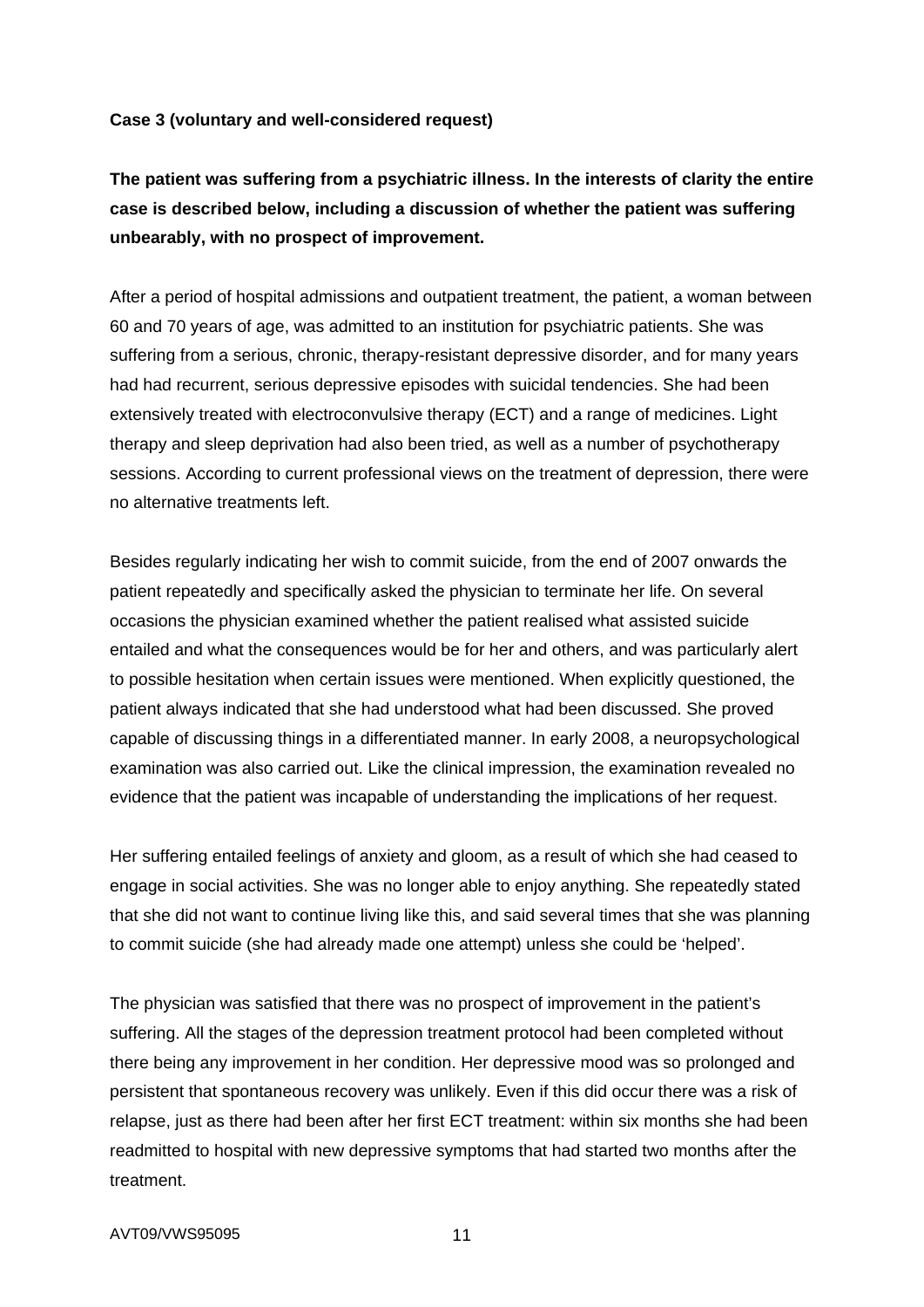The available medication could not be used effectively, either as a direct cure or as maintenance treatment, because of side effects which the patient found unbearable, including hypotension, hair loss and increased anxiety. She found these side effects very distressing, and this contributed to her sense of despair and hopelessness. Despite medication she continued to complain of unremitting anxiety and gloom.

The physician was satisfied that her suffering was unbearable. The patient was always consistent and specific in describing her symptoms, and he therefore took them seriously.

The physician called in a psychiatrist to obtain an expert second opinion. The psychiatrist knew the patient from previous outpatient and hospital treatments over a four-year period. He described her as someone whose suffering was visibly immense. Her ability to verbalise was normally developed. She was aware of her disease. Her mind was lucid, and it was possible to attract and maintain her attention.

Her mental orientation and powers of observation were normal. Her memory was in all respects more or less intact. Her concentration was slightly reduced. Her thought processes were sluggish, but formally coherent. Her specific thoughts were affected by her dejected mood, and there was an anxious, gloomy preoccupation with her illness and the associated suffering. She was not suffering from delusions.

The psychiatrist concluded that, although the patient was suffering from serious, therapyresistant depression, she was decisionally competent and her request for assisted suicide had been voluntary and well-considered. Her wish to die had gradually become persistent, consistent and well-considered.

Although unbearable suffering in psychiatric patients is hard to determine objectively, the expert concluded that the patient's suffering was palpably unbearable. Part of what made it unbearable was that there was very little or no prospect of improvement. All attempts to resocialise the patient had failed. Despite her good relations with various members of her family and years of supportive therapy, she had proved quite unable to improve her poor quality of life. The expert concluded that she no longer had any alternatives left.

The physician consulted another expert, also a psychiatrist, on whether a third ECT treatment – something the patient was opposed to – would serve any purpose. The expert stated that little could be expected of this form of therapy.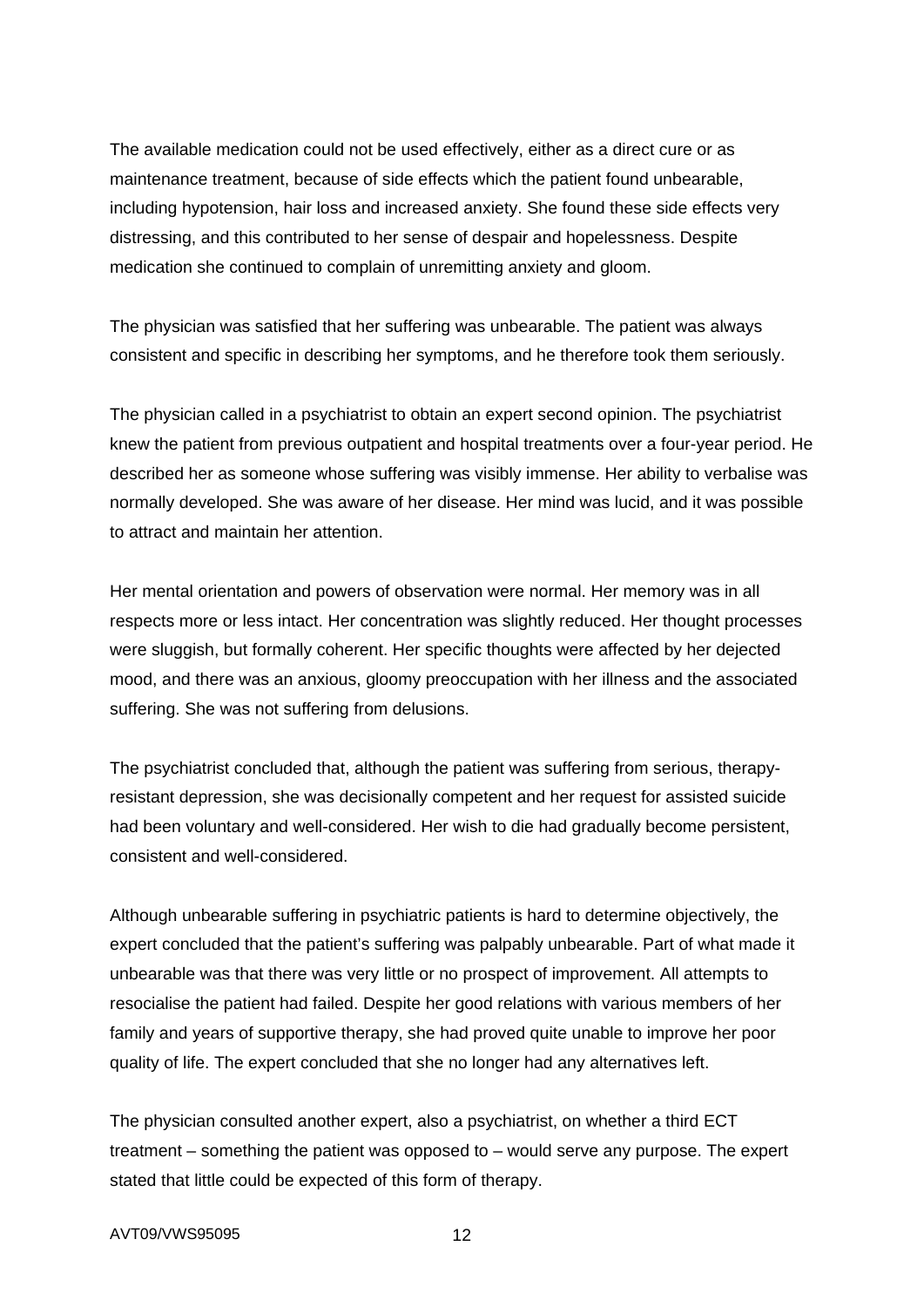The physician then consulted two independent physicians. The first, an independent psychiatrist, came to the same conclusions as the first psychiatrist regarding the patient's mind, orientation, memory, powers of observation and thinking, and agreed that she was decisionally competent and that her request for assisted suicide had been voluntary and wellconsidered. There were no delusions as a result of her mood disorder. Her wish to die was no longer primarily a symptom of vital depression, but a corollary of her decision that she did not want to continue living with this serious disorder. Her persistent requests for assisted suicide had begun in mid-2006. By that stage she was effectively no longer treatable, for the second ECT treatment, additional medication and supportive therapy had not had the desired effect. It was found that the patient had first made her voluntary, well-considered request for assisted suicide when it had become clear that her disorder was becoming chronic. The independent physician felt that she could sufficiently grasp the implications of her wishes and decisions. Despite her serious depression, she was still able to make a reasonable assessment of her situation. The independent physician considered her decisionally competent.

He found that there was no prospect of improvement in her suffering, owing to a serious, chronic, therapy-resistant depressive disorder from which she was unlikely to recover. There was no longer any alternative therapy available, for all the stages of the depression treatment protocol had been completed without there being any improvement in her condition. Improvement could no longer reasonably be expected. The patient could not see any future, since all attempts to improve her mood had failed. As a result of her total inability to adapt, she felt she no longer had any quality of life. The independent physician felt that her suffering was palpably unbearable. He concluded that the due care criteria had been fulfilled.

It was clear to the second of the independent physicians, who was a general practitioner and a SCEN physician, that the patient's request to be allowed to end her life was not something temporary. She felt she no longer had any quality of life. Her depression had persisted for many years, and her inability to enjoy life was palpable. The protracted nature of her illness and the severity of her suffering were an unbearable burden. The independent physician had found that the attending physicians, the independent experts and the patient herself no longer expected her to recover. There was no prospect of improvement in her suffering. An independent psychiatrist had found her decisionally competent. Of her own accord she had made a well-considered request for assisted suicide in order to end her unbearable suffering with no prospect of improvement. The second independent physician also concluded that the due care criteria had been fulfilled.

#### AVT09/VWS95095 13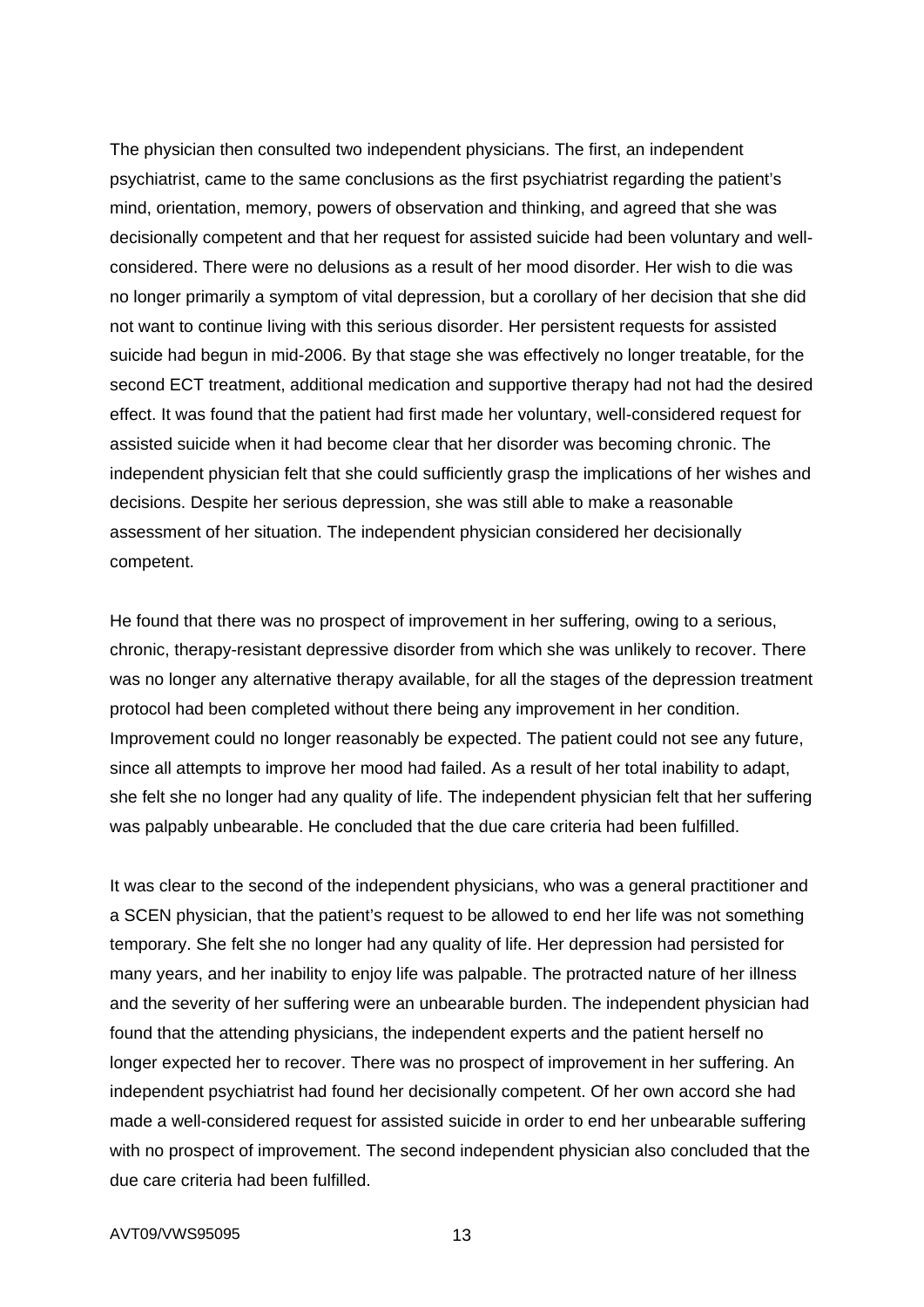The committee concluded from the physician's excellent and very detailed report that the entire procedure had been very meticulous. There had been many preliminary stages before the assisted suicide took place. Two independent physicians, as well as other experts including several psychiatrists, had been involved in the case, and had given their substantiated opinion on whether the due care criteria had been fulfilled.

The committee found that the physician had acted in accordance with the due care criteria.

# **Case 4 (not included here)**

# **(b) Unbearable suffering with no prospect of improvement**

*Physicians must be satisfied that the patient's suffering is unbearable, with no prospect of improvement.*

There is *no prospect of improvement* if the disease or condition that is causing the patient's suffering is incurable and even partial recovery, in which the symptoms are alleviated to such an extent that the suffering is no longer unbearable, is also impossible.

It is up to the physician to decide whether this is the case, in the light of the diagnosis and the prognosis. In answering the question of whether there is any realistic prospect of alleviating the symptoms, account must be taken both of the improvement that can be achieved by palliative care or other treatment and of the burden such care or treatment places on the patient. In this sense, 'no prospect of improvement' refers to the disease or condition and its symptoms. Patients use equivalent terminology to indicate that the fact that there is no longer any prospect of improvement is unacceptable to them, and that they want their suffering to end. In that sense, this perception of the situation by the patient is part of what makes suffering unbearable.

It is harder to decide whether suffering is *unbearable*, for this is essentially an individual notion. Whether suffering is unbearable is determined by the patient's perception of the future, his physical and mental stamina, and his own personality. What is still bearable to one patient may be unbearable to another.

Notifications often describe unbearable suffering in terms of physical symptoms such as pain, nausea and shortness of breath – all based on the patient's own statements – and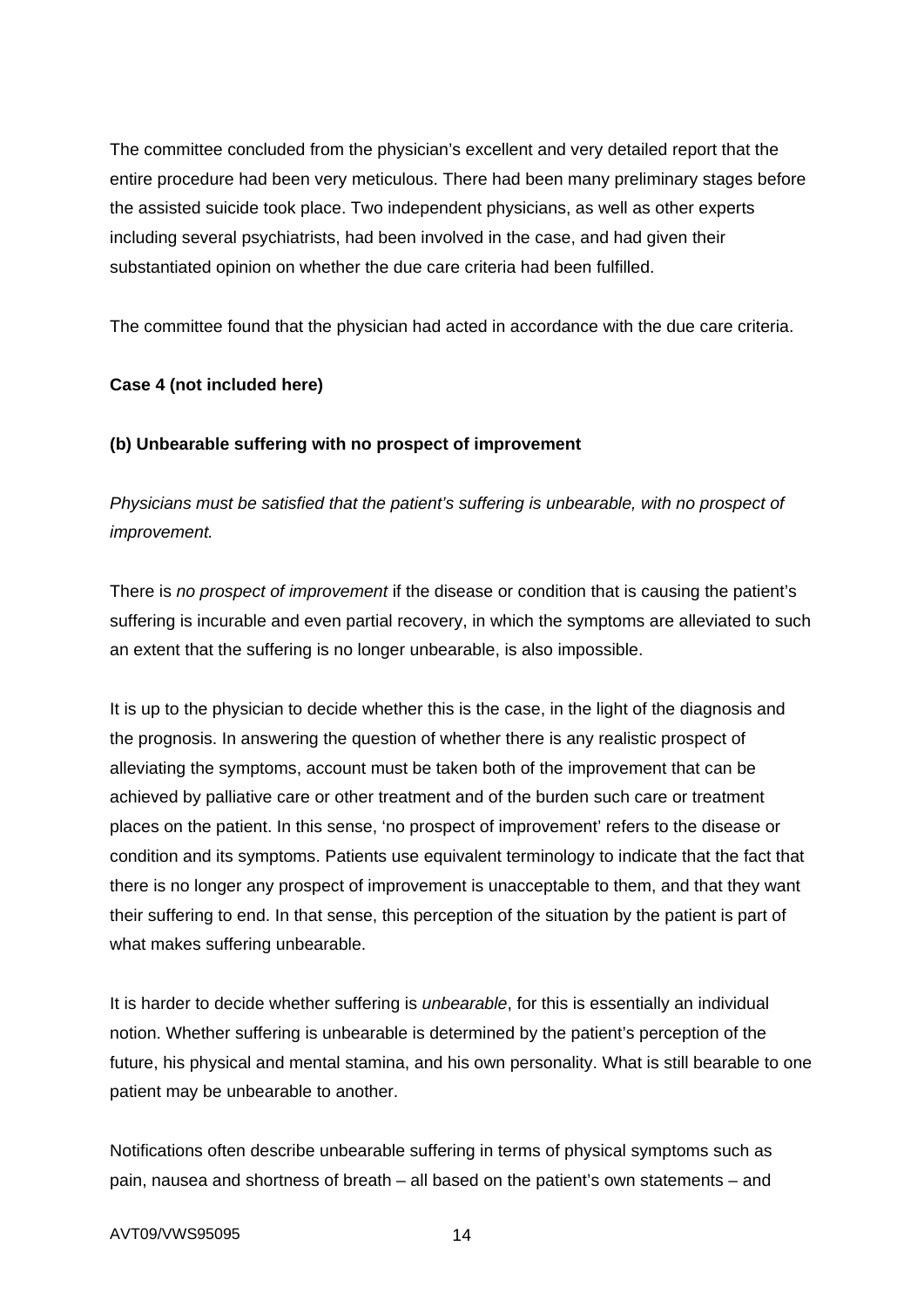feelings of exhaustion, increasing humiliation and dependence, and loss of dignity. As already indicated, perceptions of such symptoms and circumstances will differ, because they are linked to particular individuals.

The physician must find the patient's suffering to be palpably unbearable. The question here is not whether people in general or the physician himself would find suffering such as the patient's unbearable, but whether it is unbearable to the patient. The physician must therefore be able to empathise not only with the patient's situation, but also with the patient's point of view.

A crucial factor when the committees make their assessments is whether the physician is able to make clear that he found the patient's suffering to be palpably unbearable.

# *Unbearable suffering in special cases*

## *Dementia*

As already indicated in the section on voluntary and well-considered requests, requests for euthanasia made by patients suffering from dementia should normally be treated with great caution. The question of decisional competence has already been discussed.

Another key issue is whether dementia patients can be said to be suffering unbearably. What makes their suffering unbearable is often their awareness of the deterioration in their personality, functions and skills that is already taking place, coupled with the realisation that this will get worse and worse and will eventually lead to utter dependence and total loss of self. Already being aware of their disease and the prognosis may cause patients great and immediate suffering. In that sense, 'fear of future suffering' is a realistic assessment of the prospect of further deterioration. Here again, the specific circumstances of the case will determine whether the physician feels the patient's suffering to be palpably unbearable.

## *Psychiatric illness or disorder*

The section on voluntary and well-considered requests describes the two notifications of assisted suicide involving patients with a history of psychiatric illness that were received by the committees. The committees were satisfied that these patients' suffering could not have been alleviated. Years of intensive treatment had made no difference. The likely results (which would probably have been minimal) would not have been in reasonable proportion to the burden that yet more treatment would have placed on them. The physicians had discussed things with the patients at length, and together they had concluded that there was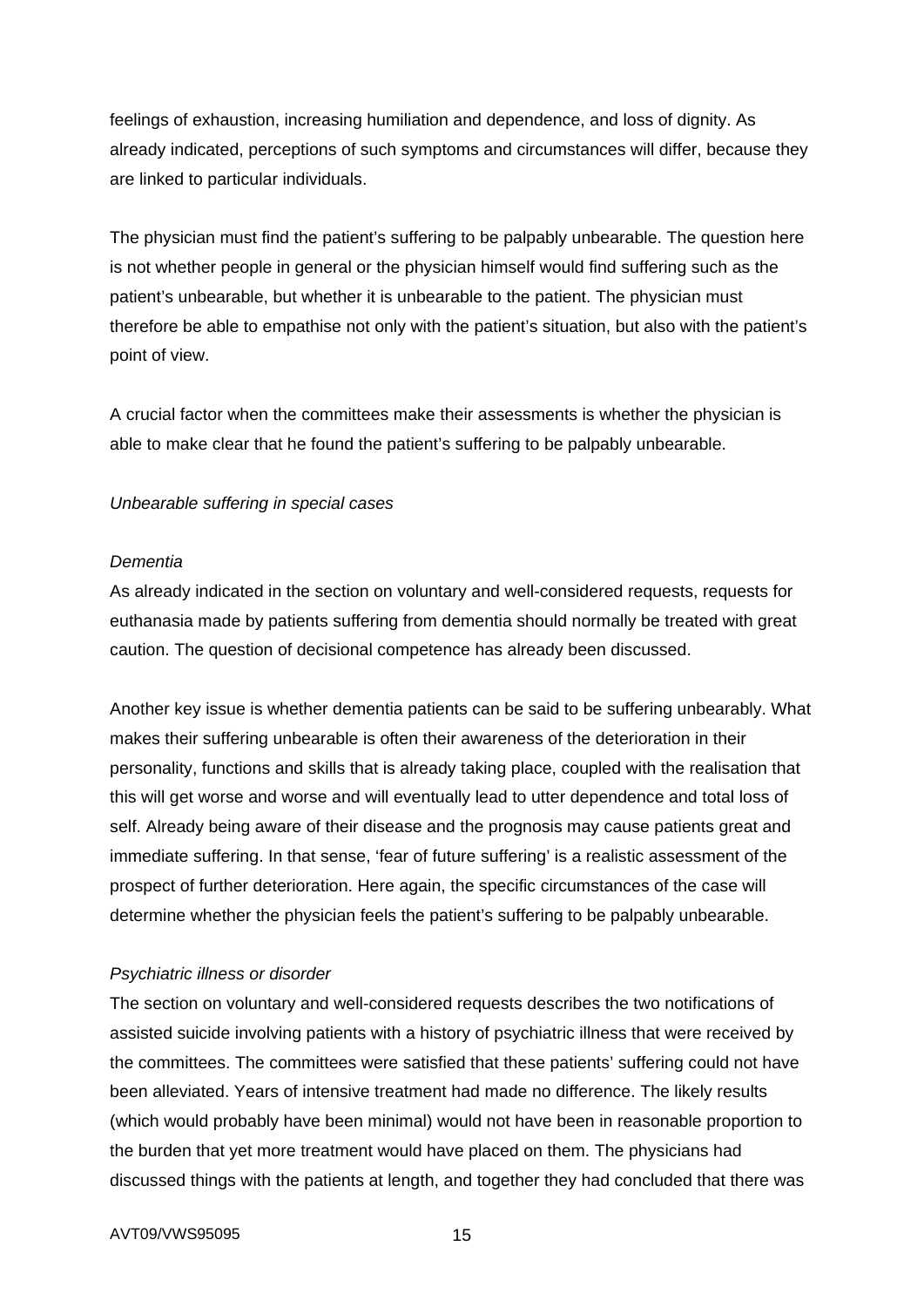no reasonable alternative treatment left. There was no prospect of improvement in the patients' suffering. It was clear to the committees that the patients had found their suffering unbearable for some considerable time. In both cases the committees felt that, on the basis of the physician's professional medical and ethical insight and experience, after intensive, repeated interviews with the patient, he could reasonably conclude that the patient's suffering was unbearable.

### *Coma*

Another key issue is whether comatose patients can be said to be suffering unbearably. The general medical opinion is that deeply comatose patients do not suffer and hence do not suffer unbearably. By way of comparison, if a patient is given palliative sedation during the terminal phase to relieve unbearable symptoms, the purpose of the treatment is to induce loss of consciousness so that the patient is no longer aware of suffering.

If a patient is in a shallow rather than a deep coma and still displays outward symptoms of suffering, the physician may indeed be satisfied that the patient is suffering unbearably. Despite this latitude for distinguishing between shallow and deep coma, the committees feel that physicians should adopt a cautious approach to termination of life in patients who can no longer communicate.

Cases involving comatose patients usually lead the committees to ask further questions. The committees then examine the specific facts and circumstances. In the light of these, a committee may still find in such cases that the physician has acted in accordance with the due care criteria.

Termination of life involving patients who can no longer communicate is sometimes complicated by the fact that the physician has already made promises to the patient without allowing for the possibility that the patient may go into a coma. If a physician has made such a promise and is later confronted with a sudden change in the situation whereby the patient is no longer suffering unbearably (for example, because the patient has gone into a spontaneous coma), the physician faces a dilemma, owing to the conflict between his promise to the patient and the fact that the unbearable suffering criterion is no longer fulfilled. In such cases, the patient's relatives may also remind the physician of his promise and insist that the procedure be carried out, making him feel he is under moral pressure to proceed. It is therefore advisable for physicians to refrain from making unqualified promises to patients and to point out the possibility that they may go into a coma, at which point the lifeterminating procedure cannot normally be continued.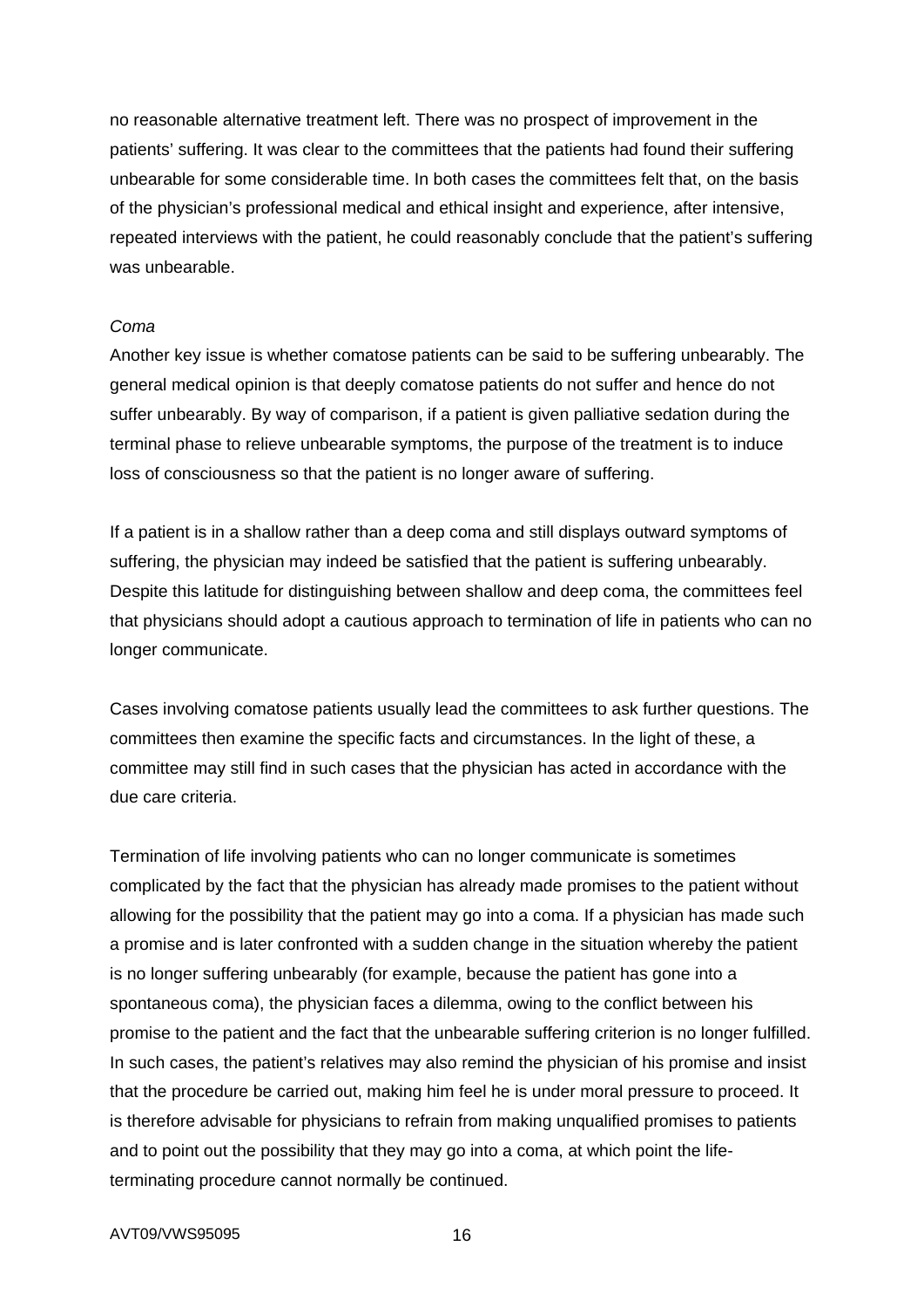# *Palliative sedation*

Palliative sedation means deliberate reduction of the patient's consciousness in order to eliminate untreatable suffering in the final stage of his life. Palliative sedation can only be considered if the patient is expected to die soon.<sup>[3](#page-16-0)</sup>

The possibility of palliative sedation does not always rule out euthanasia. There are patients who expressly refuse palliative sedation and indicate that they wish to remain conscious to the very end.

# **(c) Informing the patient**

# *Physicians must inform the patient about his situation and prognosis.*

In assessing fulfilment of this criterion, the committees determine whether, and in what way, the physician has informed the patient about his disease and prognosis. In order to make a well-considered request, the patient must have a full understanding of his disease, the diagnosis, the prognosis and the possible forms of treatment.

It is the physician's responsibility to ensure that the patient is fully informed and to verify this. This criterion did not lead the committees to comment on any of the reported cases.

# **(d) No reasonable alternative**

*The physician and the patient have together come to the conclusion that there is no reasonable alternative in the patient's situation.* 

It must be clear that there is no realistic alternative way of alleviating the patient's suffering, and that termination of life on request or assisted suicide is the only way left to end that suffering. The focus is on treating and caring for the patient and on limiting and where possible eliminating the suffering, even if curative therapy is no longer possible or the patient no longer wants it. The emphasis in medical decisions at the end of life must be on providing satisfactory palliative care. However, this does not mean that the patient has to undergo every possible form of palliative care or other treatment. Even a patient who is suffering

-

<span id="page-16-0"></span> $3$  See the Royal Dutch Medical Association's guidelines on palliative sedation (revised in 2009).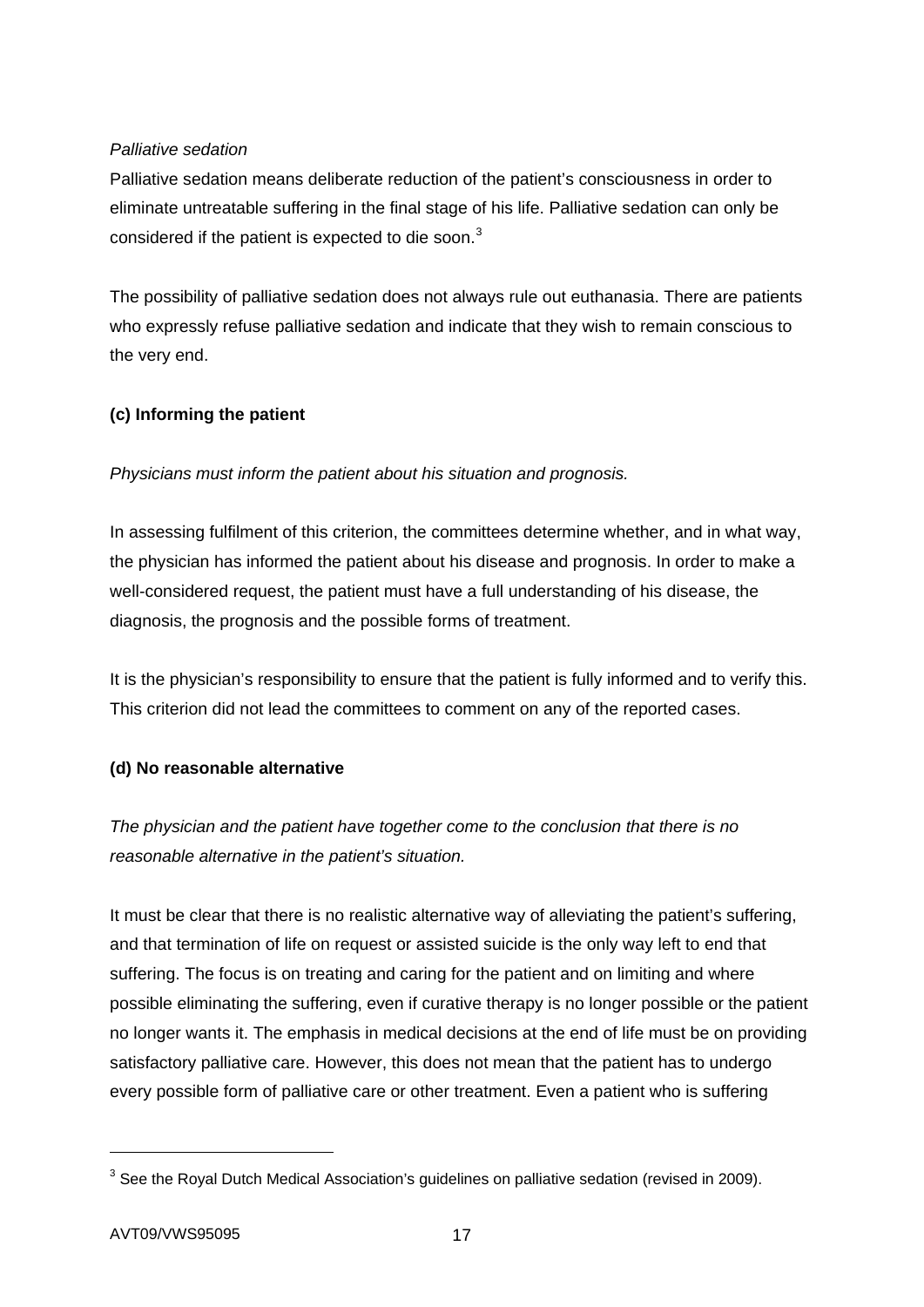unbearably with no prospect of improvement can refuse palliative care or other treatment. Refusal of treatment is an important subject of discussion between physicians and patients.

One factor that can lead a patient to refuse palliative or other treatment is, for example, that it may have side effects which he finds hard to tolerate and/or unacceptable. In that case, he does not consider that the effect of the treatment outweighs its disadvantages.

There are also patients who refuse an increased dose of morphine because of a fear of becoming drowsy or losing consciousness. The physician must then ensure that the patient is properly informed and discuss with him whether this fear is justified, for such feelings of drowsiness and confusion often pass quickly.

If the physician and the patient then reach a joint decision, the physician will be expected to indicate in his report to the committee why other alternatives were not deemed reasonable or acceptable in this specific case.

In practice, this due care criterion did not raise any problems.

# **(e) Independent assessment**

*Physicians must consult at least one other independent physician, who must see the patient and give a written opinion on whether the due care criteria set out in (a) to (d) have been fulfilled.* 

The physician is legally required to consult a second, independent physician who will give an independent expert opinion on whether the due care criteria (a) to (d) have been fulfilled before the termination of life on request or the assisted suicide takes place, and draw up a written report. The purpose of this is to ensure that the decision is reached as carefully as possible. The independent physician sees the patient to determine whether the physician who intends to perform the procedure has not overlooked anything regarding the due care criteria. This consultation must be formal, and specific questions must be answered. The committees interpret the term 'consult' to mean considering the independent physician's findings and taking coherent account of them when deciding whether to grant the patient's request for termination of life.

In Case 7 no such consultation took place, as the physician terminated the patient's life before considering the independent physician's findings. The same happened in Case 10.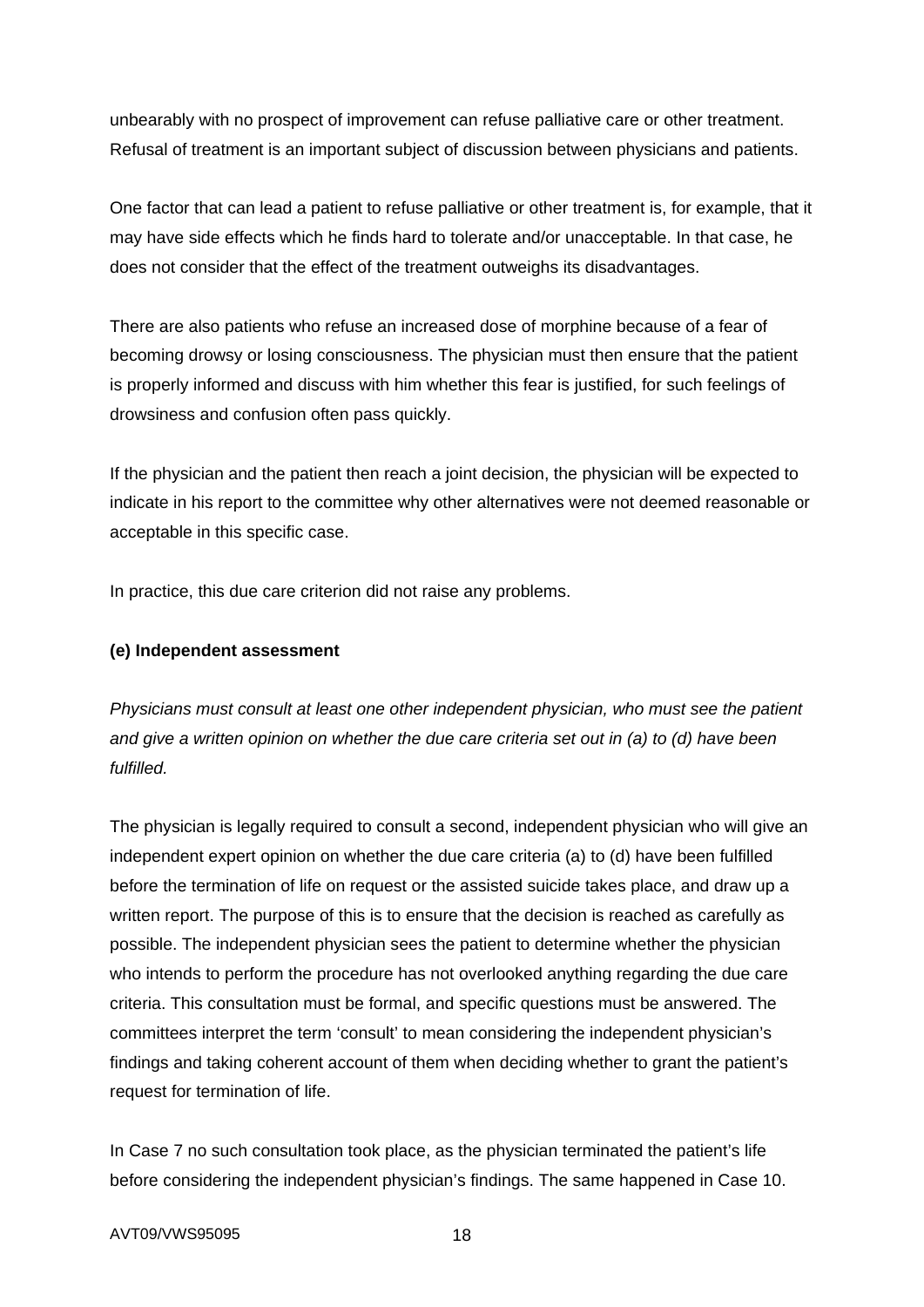In Case 9 an attending locum had stated that he believed the due care criteria had been fulfilled. He did so during a conversation about the patient's condition and possible treatment, so this could not be considered as consultation with a second, independent physician. In this case, as in Cases 7 and 10 above, the committee found that the physician had not acted in accordance with the due care criteria.

The second physician must be independent of the attending physician and the patient. In the case of the physician this means, for example, that there is no family or working relationship between the two physicians. Nor may they be members of the same group practice.

In reality, the committees are confronted with a number of different arrangements in which general practitioners work under the same roof. They are not members of a group practice who care for patients jointly, but they do share facilities; for example, they may rent the same premises, share computer systems or share electronic patient files. It is not easy to decide beforehand which particular arrangements will jeopardise a physician's independence, for such information is not usually available in advance. In cases of doubt, the committees will therefore always ask further questions when the attending physician and the independent physician are involved in the same such working arrangement.

The physician's independence may also appear open to question if the same two medical practitioners very often act as independent physicians on each other's behalf, thus effectively acting in tandem. This may create an undesirable situation, for their independence may then – rightly – be called into question. The committees feel that, if a physician always consults the same independent physician, the latter's independence can easily be jeopardised. It is vital to avoid anything that may suggest the physician is not independent.

A notifying physician and an independent physician may also know each other privately, or as members of a peer supervision group. The fact that they know each other privately does not automatically rule out an independent assessment, but it does call the physician's independence into question. The fact that they know each other as members of a peer supervision group – a professional activity – need not call the physician's independence into question; whether it rules out an independent assessment will depend on how the group is organised. What matters is that the notifying physician and independent physician should be aware of this and make it clear to the committee how they reached an opinion on the matter.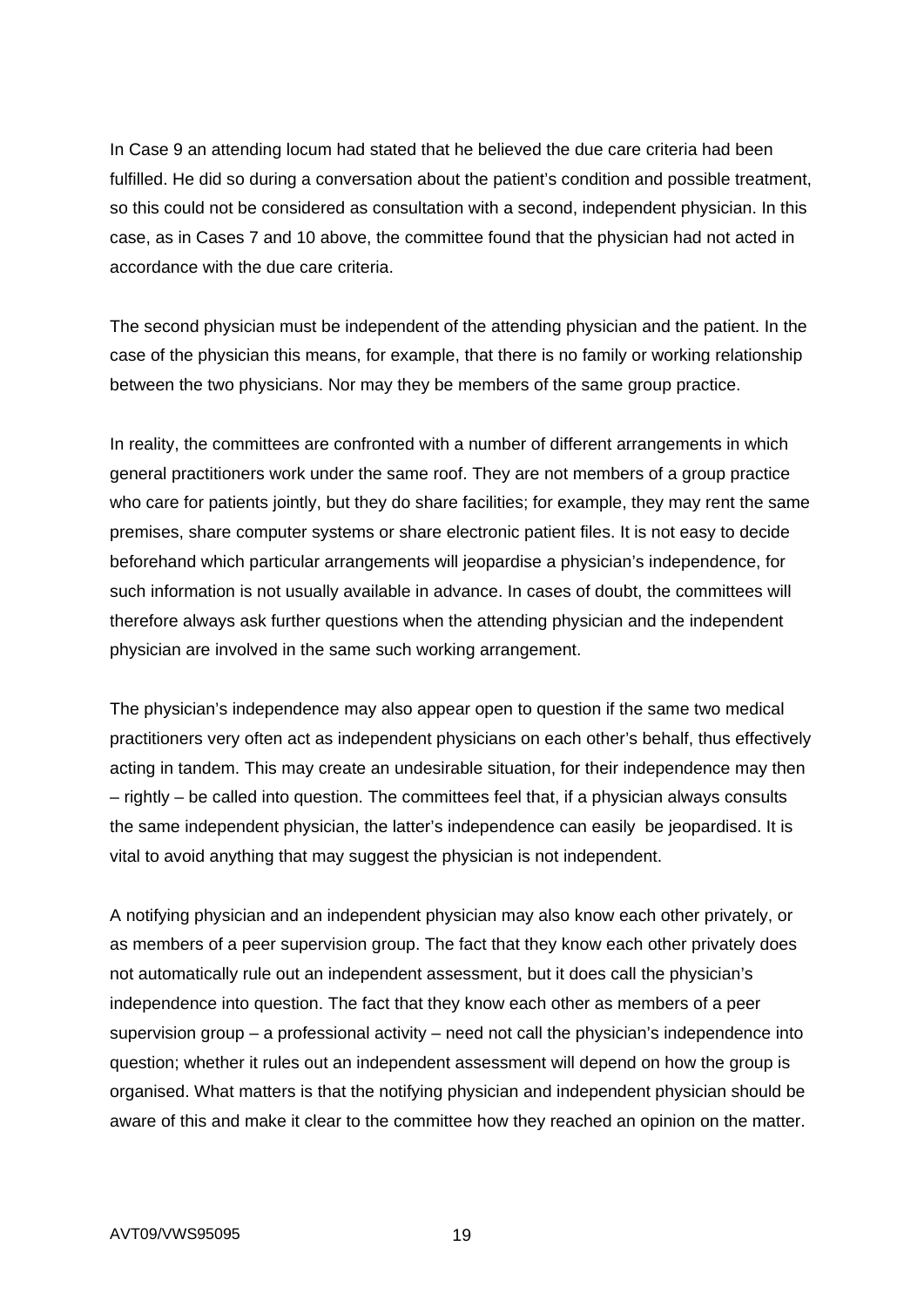In the case of the patient there must, among other things, be no family relationship or friendship between them, the physician must not be helping to treat him (and must not have done so in the past) and he must not have come into contact with him in the capacity of locum. In Case 5 the physician's independence was jeopardised because he was the patient's general practitioner. In this case the committee found that he did not qualify as an independent physician. In Cases 9 and 11 an attending physician was likewise consulted as an independent physician. In Case 8 the 'independent' physician did not qualify as such in relation to the patient, for she was involved in the patient's treatment as an advisor on palliative care and had already formed an opinion on the situation as if she were being consulted as an independent physician in connection with a request for termination of life prior to the actual request for an independent opinion.

Not only is the independence requirement set out in so many words in section 2, subsection 1 (e) of the Act, but at various points during the preparatory work on the Act it was explicitly stated that a physician who is thinking about terminating a patient's life must consult an independent physician.

The Royal Dutch Medical Association's 2003 Position Paper on Euthanasia also explicitly stated (p. 15) that the physician's independence must be guaranteed. According to the KNMG, this implied that a member of the same group practice, a registrar, a relative or a physician who was otherwise in a position of dependence in relation to the physician who called him in could not normally be deemed independent. The need to avoid anything that might suggest the physician was not independent was once again emphasised.

The independent physician's report is of great importance when assessing notifications.<sup>[4](#page-19-0)</sup> A report describing the patient's situation when seen by the physician and the way in which the patient talks about his situation and his wishes will give the committees a clearer picture.

The independent physician must give his opinion on whether the due care criteria set out in (a) to (d) have been fulfilled. He should also specifically mention his relationship to the attending physician and the patient.

The independent physician is responsible for his own report. However, the attending physician bears final responsibility for performing the life-terminating procedure and for fulfilling all the due care criteria. He must therefore determine whether the independent

1

<span id="page-19-0"></span> $4$  The checklist for reporting by independent physicians on euthanasia and assisted suicide can be used as a guide (see www.euthanasiecommissie.nl).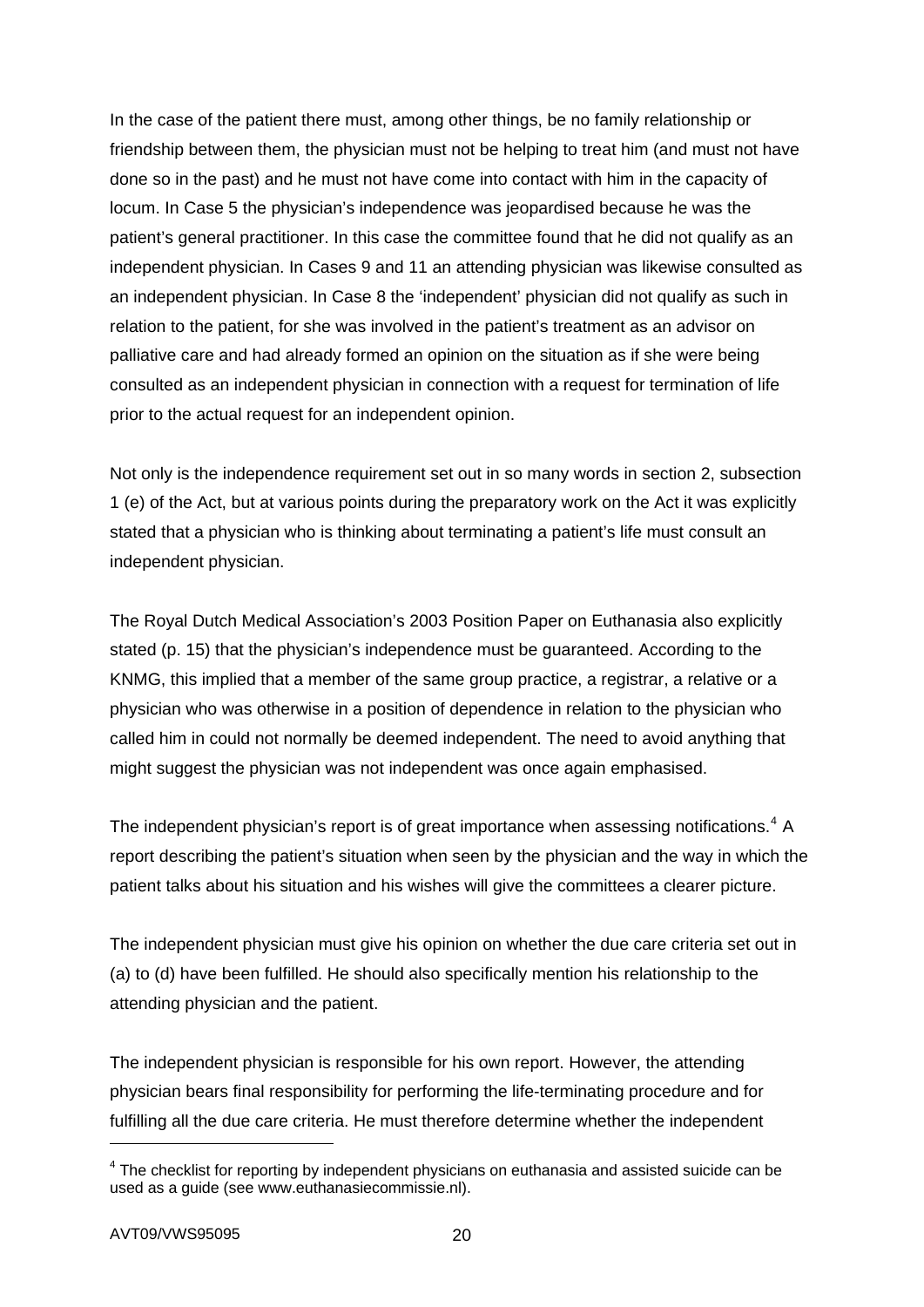physician's report is of sufficient quality and whether the independent physician has given his opinion as to whether the due care criteria set out in (a) to (d) have been fulfilled. If necessary, he must ask the independent physician further questions.

Sometimes an independent physician concludes on seeing the patient that one of the due care criteria has not yet been fulfilled. In such cases, it was not always clear to the committees what exactly happened after that, so that further questions had to be put to the notifying physician. If the independent physician is called in at an early stage and finds that the patient is not yet suffering unbearably or that a specific request for euthanasia has not yet been made, he will usually have to see the patient a second time.

If he has indicated that the patient's suffering will very soon become unbearable and has specified what he believes that suffering will entail, a second visit will not normally be necessary, but it may still be advisable for the two physicians to consult by telephone or in some other manner. If a longer period of time is involved or if the prognosis is less predictable, the independent physician will normally have to visit the patient a second time. This was the situation in Case 6. The committee found that consultation with a second independent physician could not be deemed to have taken place, since the consultation had taken place five months before the life-terminating procedure was performed. The patient's situation had stabilised after the consultation and then remained bearable for some time, creating a new situation that called for additional consultation after the patient had expressly requested euthanasia. The attending physician should therefore have been aware of the need to consult an independent physician once again when preparing to perform the lifeterminating procedure five months later. The committee took account of the general assumption, in connection with euthanasia, that reports by independent physicians remain valid only for a limited period of time, and certainly not for five months. The committee found that the physician had not acted in accordance with the due care criteria.

If there has been further consultation between the attending physician and the independent physician, or if the independent physician has seen the patient a second time, it is important that this be mentioned in the notification.

If there is a difference of opinion between the two physicians, the attending physician must ultimately reach his own decision (even if he takes extensive account of the independent physician's findings), for it is his own actions that the committees will be assessing.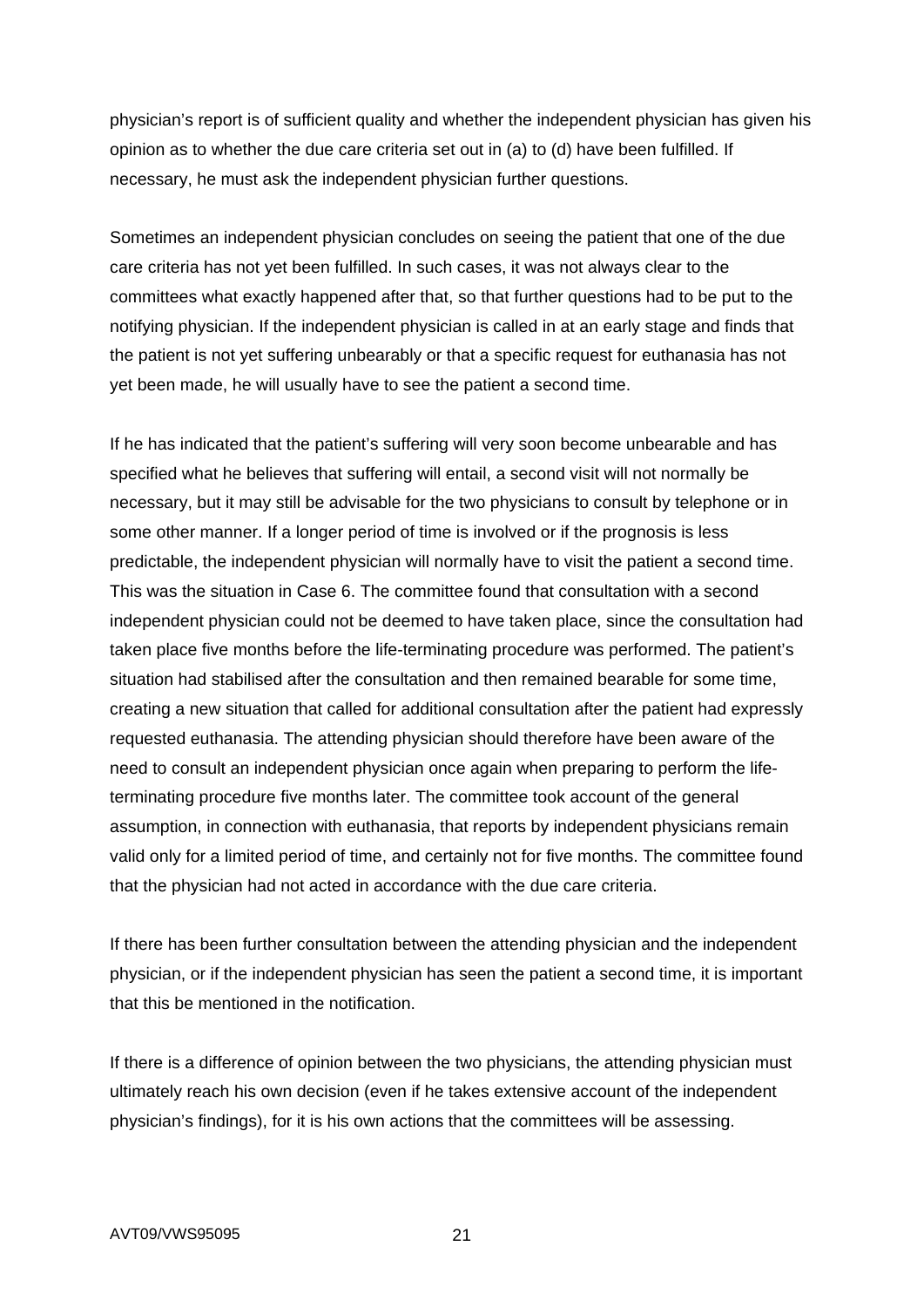The Euthanasia in the Netherlands Support and Assessment Project (SCEN) trains physicians to make independent assessments in such cases. In most cases it is such 'SCEN physicians' who are called in as independent physicians. SCEN physicians also have a part to play in providing support, for example by giving advice.

### **Case 5 (independent assessment)**

### **Findings: due care criteria not fulfilled**

**The 'independent physician' was the patient's own general practitioner. As her attending physician, he could not be deemed independent of her. The claim by the physician who performed the procedure that he should be considered as the independent physician was rejected by the committee, for the physician who performs the procedure cannot also act as the independent physician. The committee found that the physician had not acted in accordance with the due care criteria.** 

A woman between 70 and 80 years of age presented with abdominal symptoms and was diagnosed with sigmoid carcinoma, with secondaries in the liver. She was given chemotherapy. After a few months her disease had progressed and secondaries were found in the bones. She was suffering unbearably, with no prospect of improvement. On several occasions she discussed euthanasia with her general practitioner. Five days before the lifeterminating procedure was performed, she made her first specific request for euthanasia to the general practitioner. He had religious or other objections to performing euthanasia. Since he was satisfied that all the due care criteria had been fulfilled, he had asked a physician in the same group of general practitioners to perform the procedure. The latter physician had contacted the patient by telephone two days before the procedure was performed, had visited her at home a day later and had discussed in detail her wish to have her life terminated with her and her husband. The physician concluded that the due care criteria had been fulfilled.

He then asked the general practitioner to act as the independent physician. They both believed they were thus acting in the spirit of the Act, for they both believed that the physician who performed the procedure could be deemed independent and that the general practioner could be seen as the one who had a long-term therapeutic relationship with the patient. Five days before the patient's life was terminated, the general practitioner had talked to her and her husband at length, and had drawn up a report on this conversation. He concluded that the due care criteria had been fulfilled.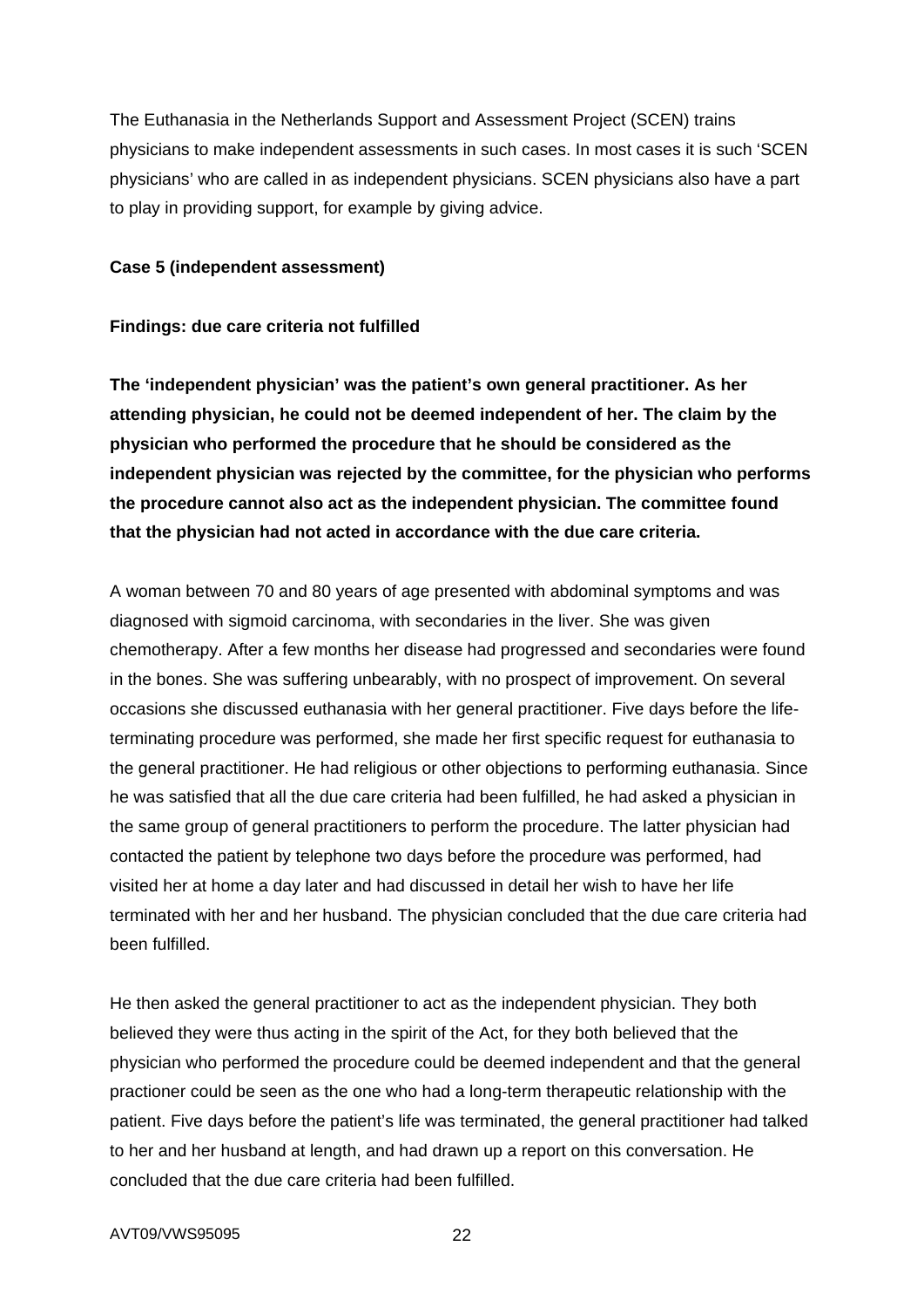The committee found that consultation with a second independent physician within the meaning of the Act could not be deemed to have taken place, for the physician who performed the assisted suicide procedure could not also act as the independent physician. The committee rejected the physician's claim that the due care criteria set out in the Act had effectively been fulfilled in the sense that he should be seen as the independent physician. In the committee's view, Section 2, subsection 1 (e) of the Act could only be interpreted to mean that a physician who is considering granting a request for assisted suicide must consult at least one other, independent physician. That had not been done in this case. The committee found that the physician had not acted in accordance with the due care criteria.

The case was referred to the Board of Procurators General and the Healthcare Inspectorate. The Board decided not to prosecute. After an interview with both physicians, the Healthcare Inspectorate closed the case.

## **Case 6 (independent assessment)**

### **Findings: due care criteria not fulfilled**

**The procedure was performed five months after the independent assessment. The patient's situation had stabilised after the consultation and then remained bearable for some time, creating a new situation that called for additional consultation after the patient had expressly requested euthanasia. The attending physician should therefore have consulted an independent physician once again.** 

A woman between 60 and 70 years of age was diagnosed with metastasised breast cancer. There was no prospect of cure, and her condition gradually deteriorated. She was suffering unbearably, with no prospect of improvement, and had requested her physician to terminate her life. The physician called in a fellow general practitioner, who was also a SCEN physician, as an independent physician. The independent physician visited the patient five months before the life-terminating procedure was performed. He found that the patient's suffering would soon become palpably unbearable. In his report, he concluded that the due care criteria had been fulfilled.

The committee noted that the independent physician's report was five months old, whereas it is generally assumed, in connection with euthanasia, that reports by independent physicians remain valid only for a limited period of time, and certainly not for five months. Furthermore,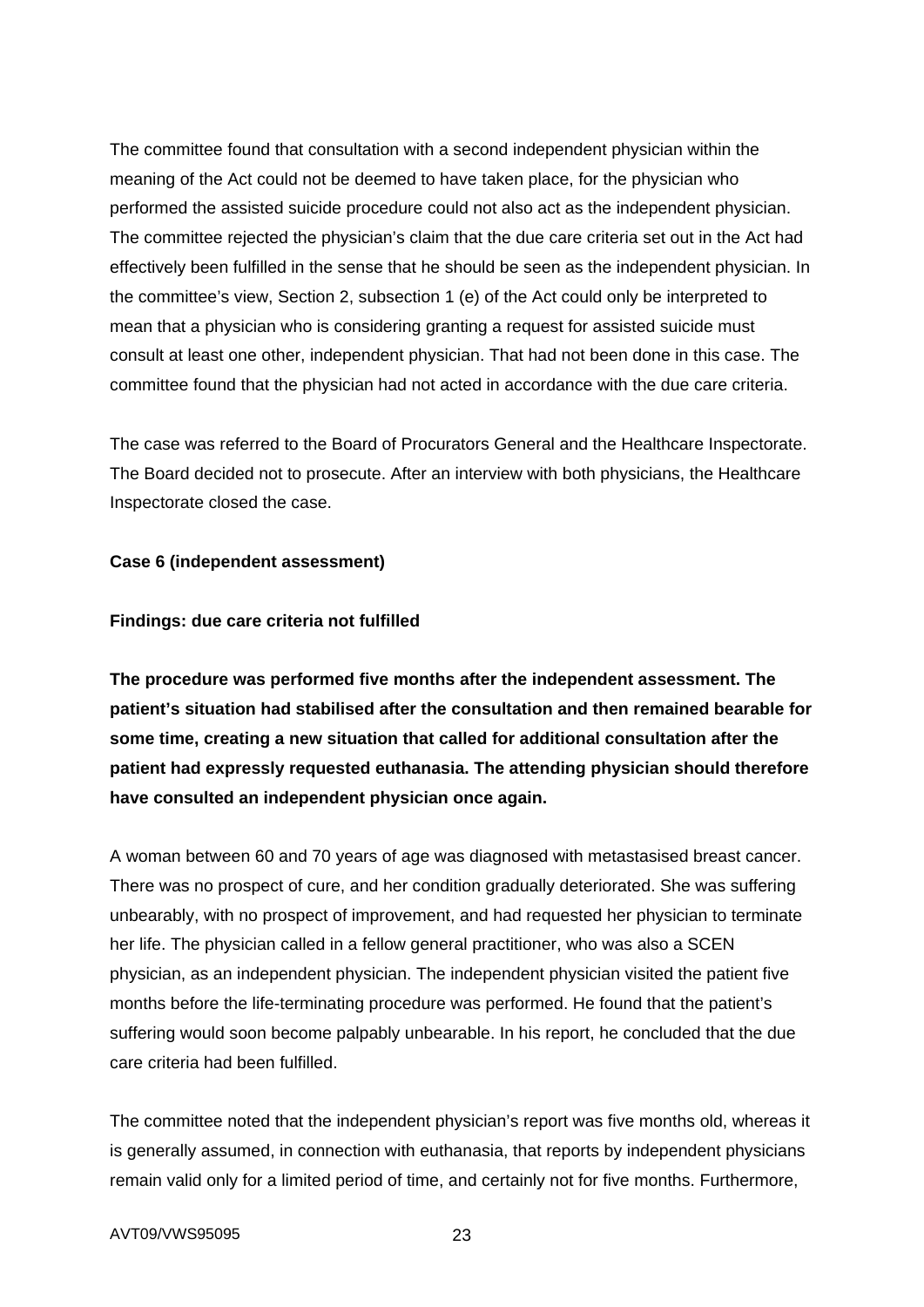the independent physician had not found that the patient was suffering unbearably, but only that her suffering would soon become unbearable; yet he had concluded that the due care criteria had been fulfilled. The committee felt that this had misled the attending physician. The committee therefore invited both physicians for a personal interview.

The committee found that consultation with a second independent physician could not be deemed to have taken place in this case, since the consultation had taken place five months before the life-terminating procedure was performed and, although the independent physician's report had stated that the due care criteria had been fulfilled, it had only indicated that the patient's suffering would *soon* be palpably unbearable. In the committee's view, the physician should have realised, given the progress of the disease after the consultation, that the independent physician's statement that the patient's suffering would soon become bearable was simply an educated guess and was not borne out by the actual progress of the disease. The patient's situation had stabilised after the consultation and then remained bearable for some time, creating a new situation that called for additional consultation after the patient had expressly requested euthanasia. The attending physician should therefore have been aware of the need to consult an independent physician once again when preparing to perform the life-terminating procedure five months later. In failing to do so, he had not, in the committee's opinion, fulfilled the due care criteria.

The case was referred to the Board of Procurators General and the Healthcare Inspectorate. The Board decided not to prosecute. After an interview with the physician, the Healthcare Inspectorate closed the case.

## **Case 7 (independent assessment)**

# **Findings: due care criteria not fulfilled**

**The physician had terminated the patient's life on request before being able to consider the findings of the independent physician he had called in. The committee found that consultation with a second, independent physician had not taken place, and concluded that the due care criteria had not been fulfilled.** 

A man over 90 years of age had a growing, incurable eye tumour. The attending physician consulted an independent specialist who was also a SCEN physician. The latter found that the due care criteria had been fulfilled. The notification had caused the committee to ask a number of questions. The committee gathered from the notification that the attending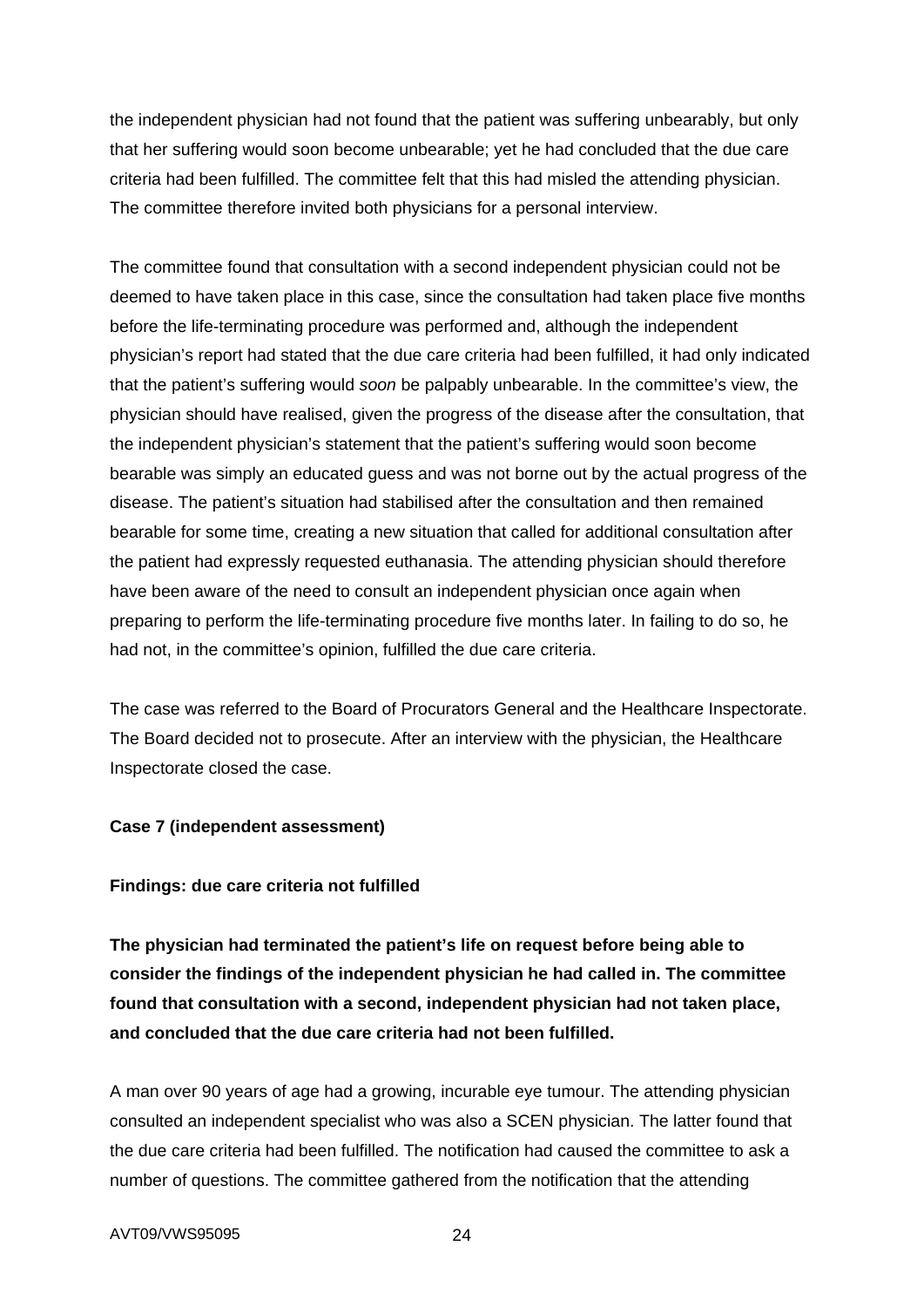physician had been unable to wait for the results of the consultation, and wondered when exactly the independent physician had made her report to the attending physician about her findings and conclusion. The committee also noted that the independent physician had dated her report on the same day as the procedure but had not faxed it to the attending physician until two days later. This caused the committee to wonder just how independent she had felt when writing her report. Both physicians were invited for a personal interview.

In the light of the facts and circumstances of the case, the committee considered the following issues. As far as the committee is concerned, 'consulting' a second, independent physician means *considering the independent physician's findings* and taking coherent account of them in assessing the patient's request that his life be terminated.

In the committee's view, consultation with a second, independent physician had not taken place in the sense just referred to, since the attending physician had terminated the patient's life before considering the independent physician's findings.

The attending physician had not communicated personally with the independent physician. He had let his successor make all the necessary contacts and had not been in touch with the independent physician, orally or otherwise, to discuss her findings.

In the committee's opinion, the attending physician had thus relied on his own assessments, and, in choosing not to consider the second opinion, had ruled out any possibility of reflecting (through consultation) on his actions. In performing the life-terminating procedure on the basis of his own assessments, without considering the independent physician's findings, the attending physician had not, in the committee's opinion, fulfilled the due care criteria.

The case was referred to the Board of Procurators General and the Healthcare Inspectorate. The Board decided not to prosecute. After an interview with the physician, the Healthcare Inspectorate closed the case.

**Case 8 (not included here)** 

**Case 9 (not included here)** 

**Case 10 (not included here)** 

### **Case 11 (independent assessment)**

AVT09/VWS95095 25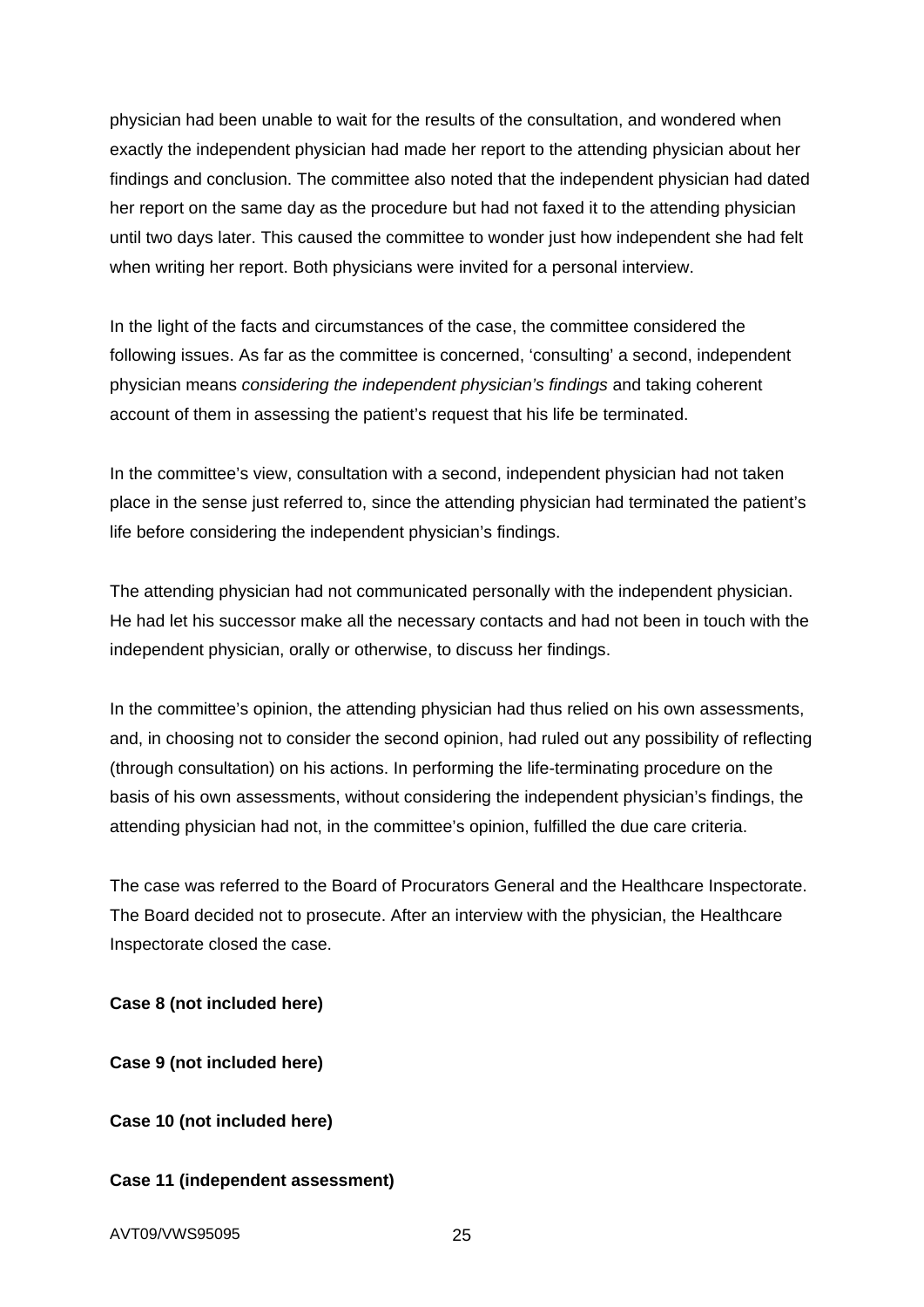#### **Findings: due care criteria not fulfilled**

**The independent physician was a specialist who was treating the patient. The attending physician had not been sufficiently aware that the Act required the independent physician to be truly independent, and she had felt that an independent consultation would not be sufficiently helpful and would not be necessary, as the patient's situation clearly matched the description of unbearable suffering as set out in his advance directive.** 

At the end of June 2008, a man between 80 and 90 years of age suffered a serious ischaemic CVA in the left hemisphere as a complication during by-pass surgery (CABG) after a previous heart attack. This led to acute hemiparesis on the right-hand side of the body, as well as severe aphasia. The patient's clinical situation did not improve in the weeks that followed. He developed Cheyne-Stokes respiration. A CT scan revealed a major haemorrhagic infarct in the area of the middle cerebral artery, with no prospect of cure. The patient was suffering unbearably because of his total dependence on others for activities of daily living (ADL) and his inability to speak.

In late May 2008 the patient had a number of lengthy conversations with the attending physician about his wish for euthanasia if his suffering became unbearable. The physician had advised him to draw up an advance directive, so that the physician could use it as a basis for action if the patient himself were no longer able to make his own request. Among other things, the patient's directive indicated that he wanted euthanasia if invalidity were to leave him in a state of total dependence. Four days before he died, in the presence of his wife and daughter, the patient had specifically asked the physician, by nodding or shaking his head, to terminate his life. Two days before the patient died, he could no longer respond to questions from the physician and the attending specialist who had been consulted.

Two days before the weekend, after examining the advance directive, the physician had telephoned SCEN. She was told she would not be phoned back until after the weekend. She then decided to consult a specialist who was also attending the patient. In response to a question from the committee, she replied that she had not been sufficiently aware that the Act required the independent physician to be truly independent. She had felt that an independent consultation would not be sufficiently helpful and would not be necessary, as the patient's situation clearly matched the description of unbearable suffering as set out in his advance directive, which stated that he did not wish to continue living if he became totally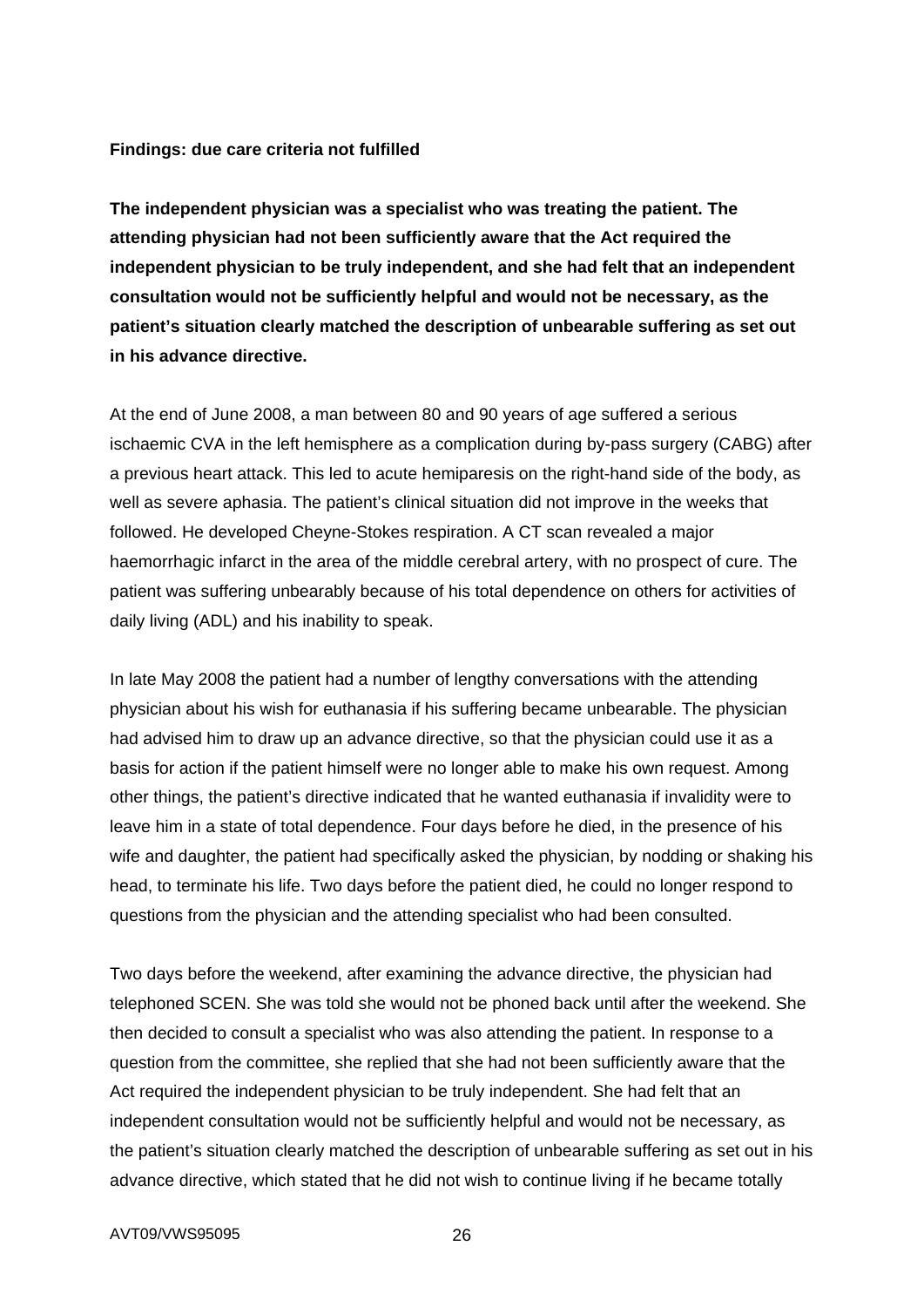ADL-dependent. Furthermore, the patient was by then largely incapable of communicating, and would therefore be unable to confirm his wish for euthanasia to a SCEN physician.

The specialist consulted by the physician visited the patient two days before his life was terminated. The specialist found that the patient was suffering unbearably, with no prospect of improvement, because of his total dependence and his inability to speak. He did not observe the patient repeating his wish for euthanasia. The specialist arranged for an MRI scan, which confirmed that there was no prospect of improvement in the patient's situation.

After extensive consultation with the physician, the patient's family and the nursing staff, it was agreed that, in view of the patient's negative prognosis, the physician would perform the euthanasia procedure.

The committee found that the physician could be satisfied that the patient had made a voluntary, well-considered request. It bore in mind that his advance directive had clearly indicated that he wanted euthanasia if invalidity were to leave him in a state of total dependence. Four days before he had died, he had also made his wish for euthanasia clear to the physician. The committee also found that the physician could be satisfied that the patient was suffering unbearably, with no prospect of improvement. In an extensive conversation with the physician, and in his advance directive, he had made clear what unbearable suffering would entail as far as he was concerned. Although shortly before his death he could no longer express the unbearable nature of his suffering, it was clear to the physician that the patient was in a situation that he had described as unbearable suffering and now perceived as such.

The committee found that the independent assessment criterion had not been fulfilled. It noted that the physician had deliberately consulted a specialist who was attending the patient. She had not wanted to call in a SCEN physician, as this would take more time. Nor had she considered any other form of independent assessment. She stated that she had not been sufficiently aware that the Act required the independent physician to be truly independent. The committee took the view that she should have been aware of the importance of independent assessment in cases of euthanasia. It noted that the specialist consulted in connection with termination of life on request could not be deemed independent, as he was attending the patient.

The committee found that the physician had not acted in accordance with the due care criteria.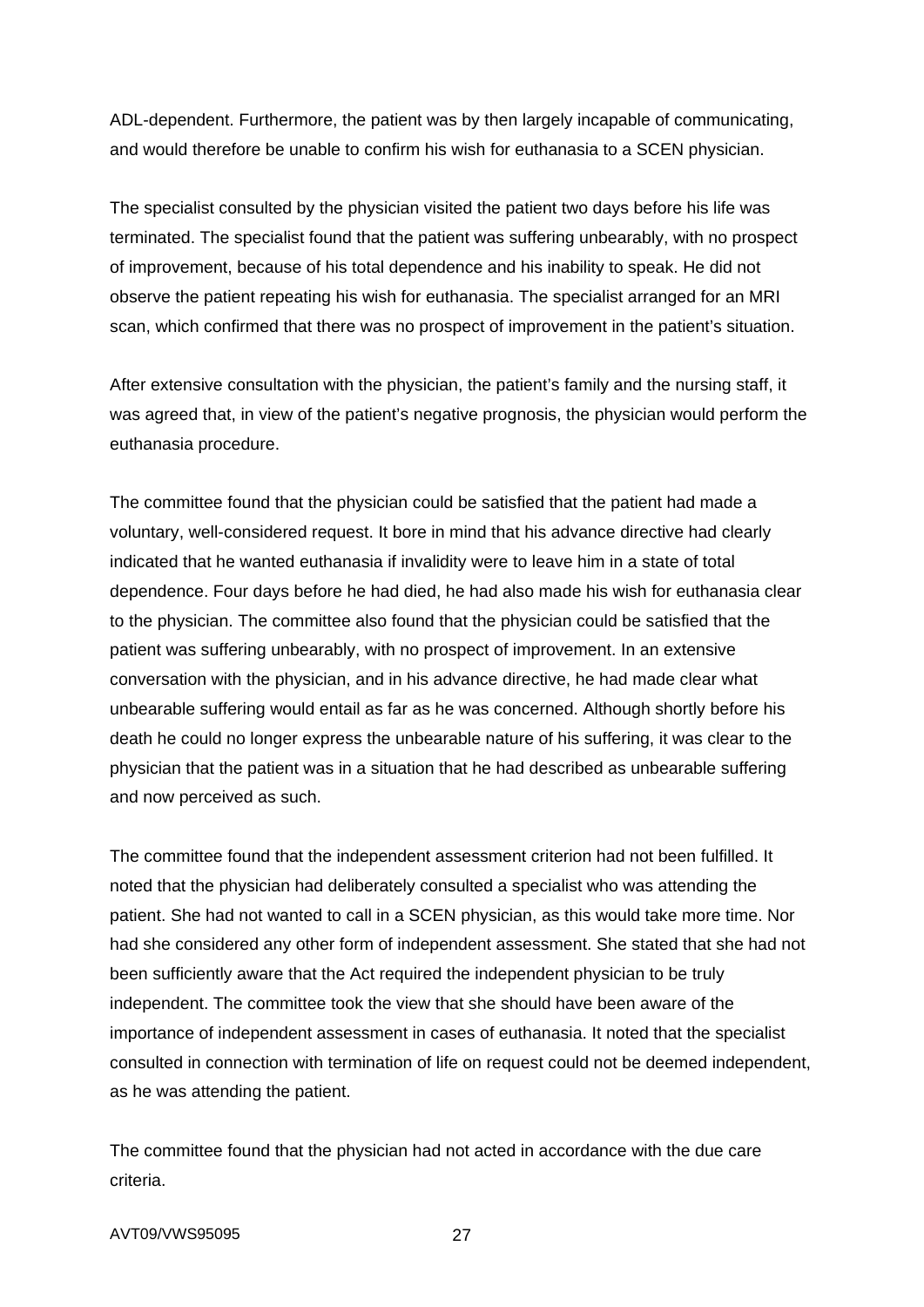The case was referred to the Board of Procurators General and the Healthcare Inspectorate. Neither body has so far responded.

# **(f) Due medical care**

*Physicians must exercise due medical care and attention in terminating the patient's life or assisting in his suicide.* 

Termination of life on request or assisted suicide is normally carried out using the method, substances and dosage recommended in the *Standaard Euthanatica* (2007), the guidelines drawn up by the KNMP.<sup>[5](#page-27-0)</sup> In cases of termination of life on request, the report recommends intravenous administration of a coma-inducing substance, followed by intravenous administration of a muscle relaxant. In the guidelines, the KNMP indicates which substances should be used to terminate life on request, and also which ones should not be used. It makes a distinction here between 'first-choice'<sup>[6](#page-27-1)</sup> and 'second-choice'<sup>[7](#page-27-2)</sup> substances. Physicians have less experience with the latter category of substances, which are also less discriminating. The KNMP also lists substances that are not alternatives to first-choice substances and substances that should not be used at all.

If a physician does not use a first-choice substance, the committees will ask him further questions. When assessing whether the due medical care criterion has been fulfilled, the committees act on the principle that emergency solutions (second-choice substances) are permitted, provided that the physician gives sufficient grounds for having used them. The committees will therefore ask further questions if the physician fails to give sufficient grounds for using emergency solutions, or uses substances that are not listed as alternatives or should not be used at all.

The use of non-recommended substances may have negative consequences for both the patient and any relatives who are present. This can be avoided by using the appropriate substances.

1

<span id="page-27-0"></span><sup>5</sup> *Standaard Euthanatica: toepassing en bereiding* ('Standard for euthanatics: application and preparation'), 2007.<br><sup>6</sup> As listed in the table

<span id="page-27-1"></span>As listed in the table on page 22 of *Standaard Euthanatica*.

<span id="page-27-2"></span><sup>7</sup> As listed on page 26 of *Standaard Euthanatica*.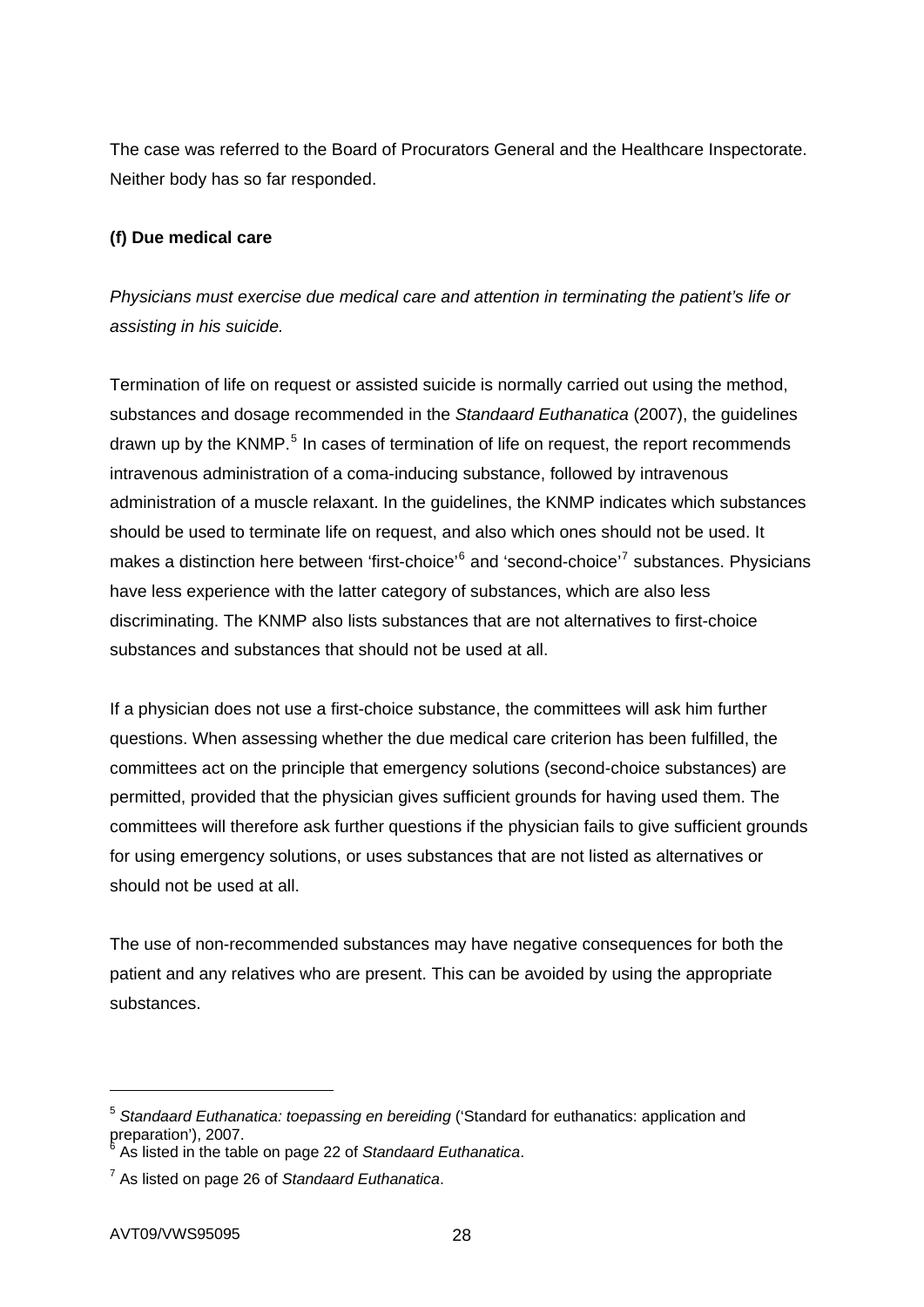The committees note that Dormicum is sometimes used as pre-medication before euthanasia is performed. The prescribed coma-inducing substances are also administered in such cases. There is then no objection to the use of Dormicum or similar substances as premedication. Before performing euthanasia, physicians are advised to discuss with the patient and his relatives what effect the substances will have. Subject to the constraints imposed by the KNMP's recommendations in *Standaard Euthanatica*, it is important to fulfil patients' personal wishes.

*Standaard Euthanatica* also states which dosages the KNMP recommends for termination of life on request and assisted suicide. The committees will ask the physician further questions if the dosage is not mentioned or differs from the dosage indicated in *Standaard Euthanatica*. If the method of administration is not mentioned, the committees will also enquire about this.

There must be a guarantee that a patient is in a deep coma when the muscle relaxant is administered. The dosage of the coma-inducing substance is crucial in order to ensure that the patient cannot perceive the effects of the muscle relaxant. In cases 12 and 13 the physicians used a lower dosage than recommended in *Standaard Euthanatica*. In both cases they had taken advice from a pharmacist. The committee noted that it is the physician who bears responsibility for performing the life-terminating procedure with due care. In both cases it was found that the physician had not acted in accordance with the due care criteria, for owing to the low dosage used there was no guarantee that the patients were in a deep coma when the muscle relaxant was administered.

In the case of euthanasia, i.e. termination of life on request, the physician actively terminates the patient's life by administering the euthanatics to the patient intravenously. In the case of assisted suicide, the physician gives the euthanatic to the patient, who ingests it himself. The physician must remain with the patient until the patient is dead. This is because there may be complications; for example, the patient may vomit the potion back up. In that case the physician may perform euthanasia.

Nor may the physician leave the patient alone with the euthanatics. This may be hazardous, including to people other than the patient.

In practice, physicians are occasionally uncertain about their role in performing the euthanasia procedure. For example, if a case of euthanasia is reported by a physician who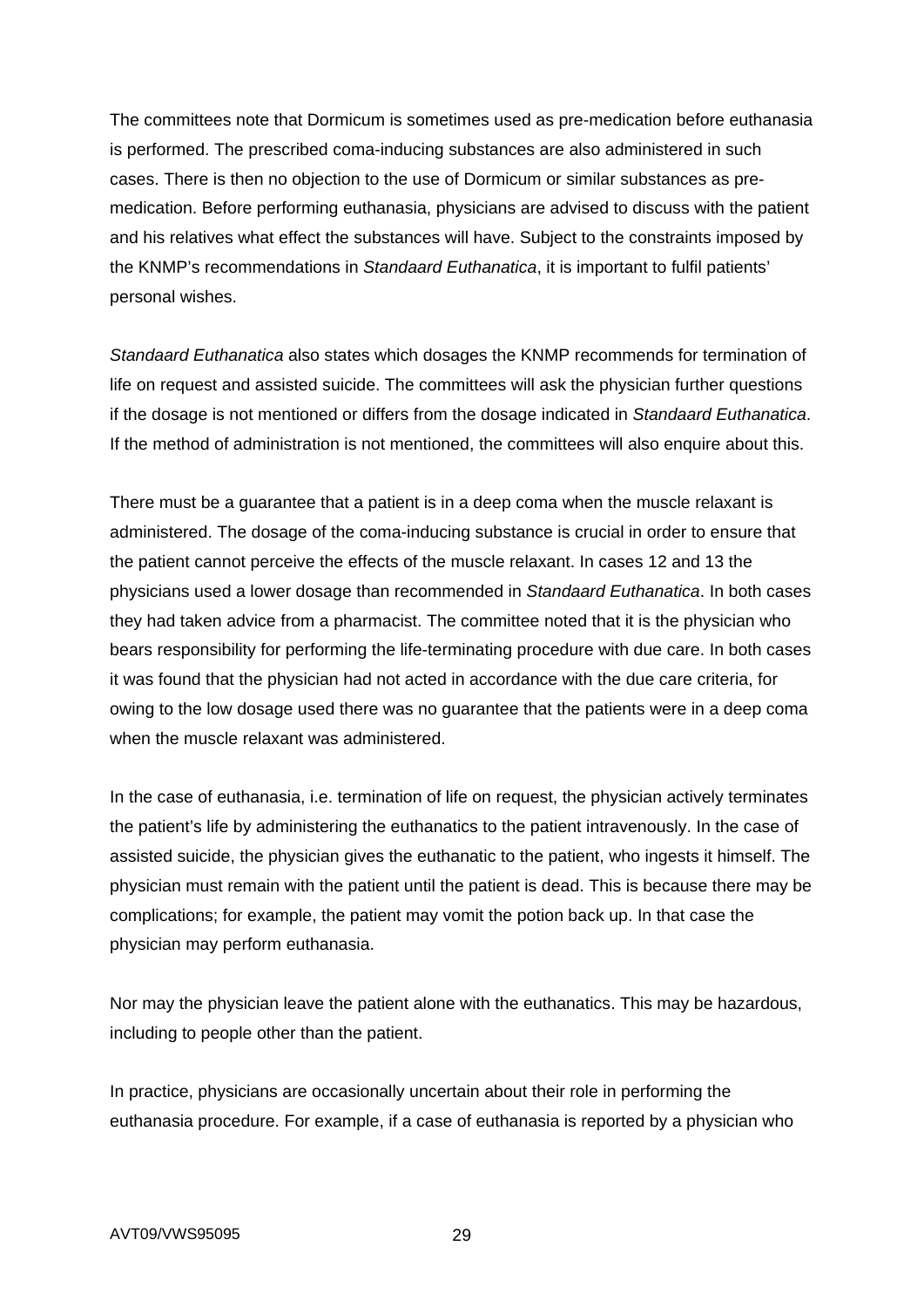did not actually perform the procedure, the physician who performed the procedure must also sign the notification and will be deemed by the committees to be the notifying physician.<sup>[8](#page-29-0)</sup>

# **Case 12 (Due medical care)**

# **Findings: due care criteria not fulfilled**

**The physician had used a coma-inducing substance that was not one of those recommended by the KNMP. Since there was no guarantee that the patient was in a deep coma from the moment when the muscle relaxant was administered until she died, the committee concluded that the due medical care criterion had not been fulfilled.**

In this case the physician had terminated the patient's life by intravenous administration of 500 mg of Nesdonal in 20 ml of 0.9% NaCl and 75 mg of Tracrium. In response to further questions asked by the committee, the physician stated that he had opted for this dosage in consultation with an anaesthetist. They did not consider it advisable to administer the comainducing substance in a single 2000 mg dose, as recommended by the KNMP. According to the anaesthetist, a quadruple dose of thiopental was excessive. The physician felt that he could rely on the anaesthetist's extensive experience.

The intravenous drip was turned on at a high flow rate. After three minutes the patient lost consciousness, and after eight minutes she was in a deep coma. The Tracrium drip was turned on immediately afterwards. The patient died five minutes later. The physician stated that he had checked whether the patient was in a coma by administering a pain stimulus. He stated that he had not observed the patient to be no longer comatose when the Tracrium was administered, but that he could not prove that she really had remained in a coma.

The committee noted the fact that the patient's muscles were paralysed after the administration of Tracrium, so that she was incapable of any response. Because of that, there was no way of knowing whether she was in a coma or not. Given the low dose of thiopental, there was no guarantee that she had remained in a coma from the moment when the muscle relaxant was administered until she died.

1

<span id="page-29-0"></span> $8$  See Article 3, paragraph 1 of the guidelines on the working procedures of the regional euthanasia review committees, adopted on 21 November 2006.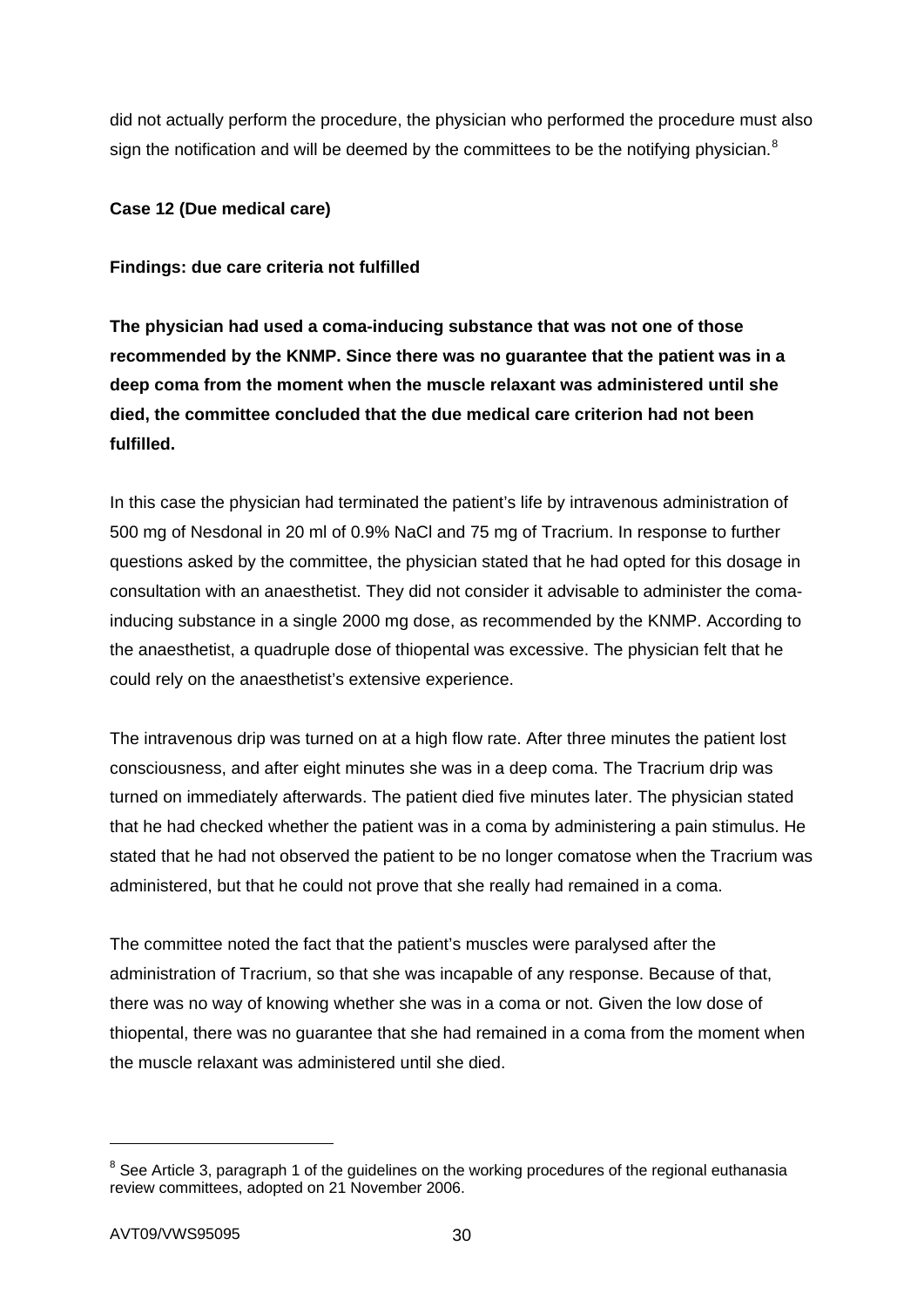The committee found that, in administering a dose of 500 mg of Nesdonal to induce the coma, the physician had taken the risk that the patient might not be comatose at some point between the administration of the muscle relaxant and her death. Even if the physician had felt he could rely on the anaesthetist's advice, he himself was responsible for performing the life-terminating and assisted suicide procedure with due care.

*Standaard Euthanatica* recommends the use of a 2000 mg dose of thiopental as a comainducing substance. This dosage has been changed since the previous (1998) version of the Society's report, as the 1500 mg dose recommended in that report has proved too low in some cases.

The committee endorses the need for a guarantee that a patient cannot awake from his coma and perceive the effects of the subsequently administered muscle relaxant, and therefore considers the dosage of the coma-inducing substance crucial.

The committee found that the physician had not acted in accordance with the due care criteria.

The case was referred to the Board of Procurators General and the Healthcare Inspectorate. Neither body has so far responded.

# **Case 13 (not included here)**

# **Case 14 (not included here)**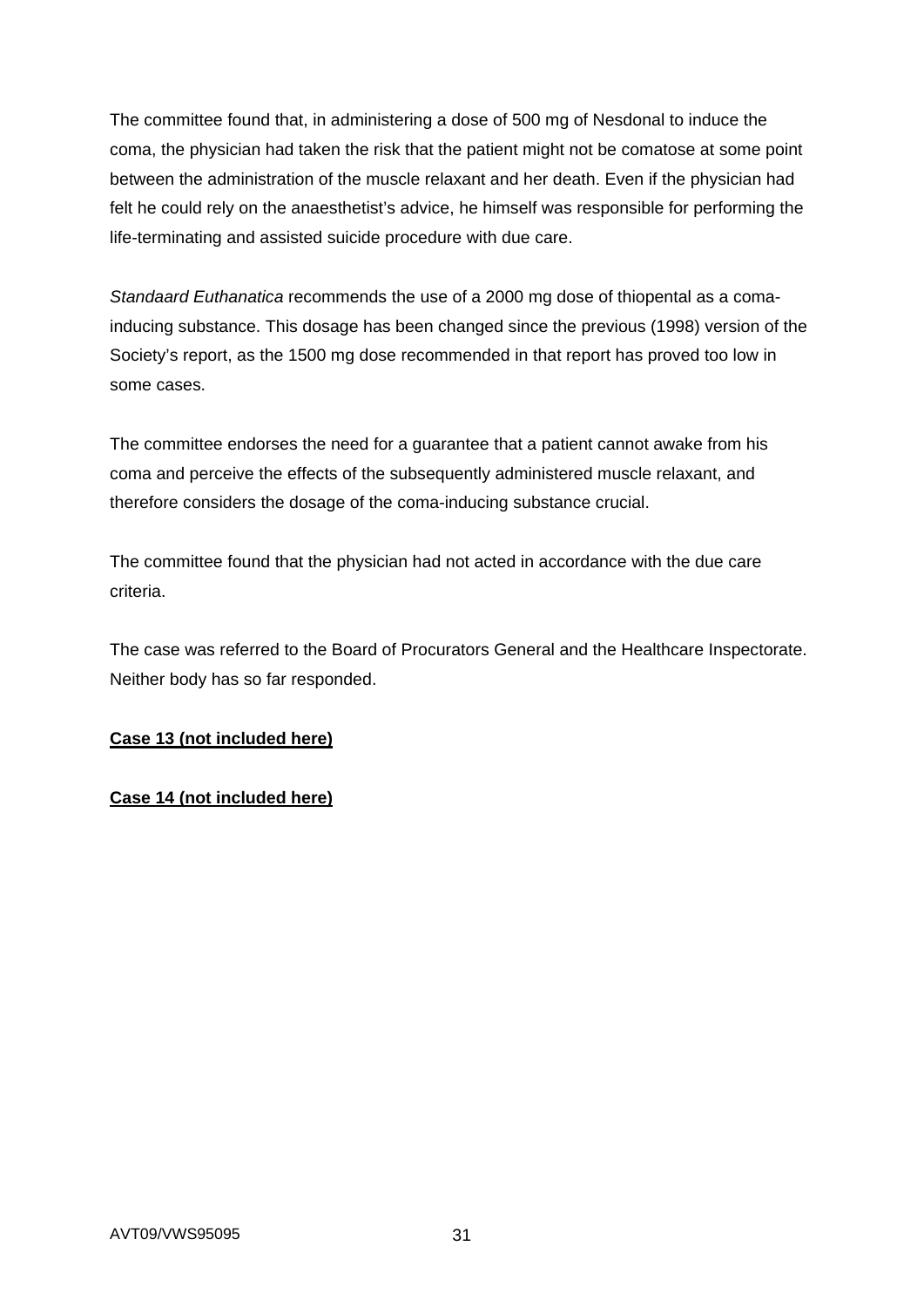# **Chapter III**

# **Committee activities**

## **Statutory framework**

Termination of life on request and assisted suicide are criminal offences in the Netherlands (Articles 293 and 294 of the Criminal Code). The only exception is when the procedure is performed by a physician who has fulfilled the statutory due care criteria and has notified the municipal pathologist. If the physician satisfies both conditions, the procedure he has performed is not treated as a criminal offence. The aforementioned articles of the Criminal Code identify them as specific grounds for exemption from criminal liability. The due care criteria are set out in the Termination of Life on Request and Assisted Suicide (Review Procedures) Act ('the Act'), and the physician's duty to notify the municipal pathologist is dealt with in the Burial and Cremation Act.

The Act also states that it is the task of the regional euthanasia review committees to determine, in the light of the physician's report and other documents accompanying the notification, whether a physician who has terminated a patient's life on request or assisted in his suicide has fulfilled the due care criteria referred to in Section 2 of the Act.

Termination of life on request means that the physician administers the euthanatics to the patient. Assisted suicide means that the physician supplies the euthanatics to the patient, who ingests them himself.

## **Role of the committees**

When a physician has terminated the life of a patient on request, or assisted in his suicide, he notifies the municipal pathologist. When doing so, he submits a detailed report showing that he has complied with the due care criteria.**[9](#page-31-0)** The pathologist performs an external examination and ascertains how the patient died and what substances were used to terminate his life. He then establishes whether the physician's report is complete. The report by the independent physician and, if applicable, an advance directive drawn up by the deceased are added to the file.

The pathologist notifies the committee, submitting all the required documents and any other relevant documents provided by the physician, such as the patient's medical file and letters

1

<span id="page-31-0"></span> $9$  A standard report form is available as an aid in drawing up the report. It can be filled in as it stands or used as a guide, and can be found at [www.euthanasiecommissie.nl](http://www.toetsingscommissieseuthanasie.nl/)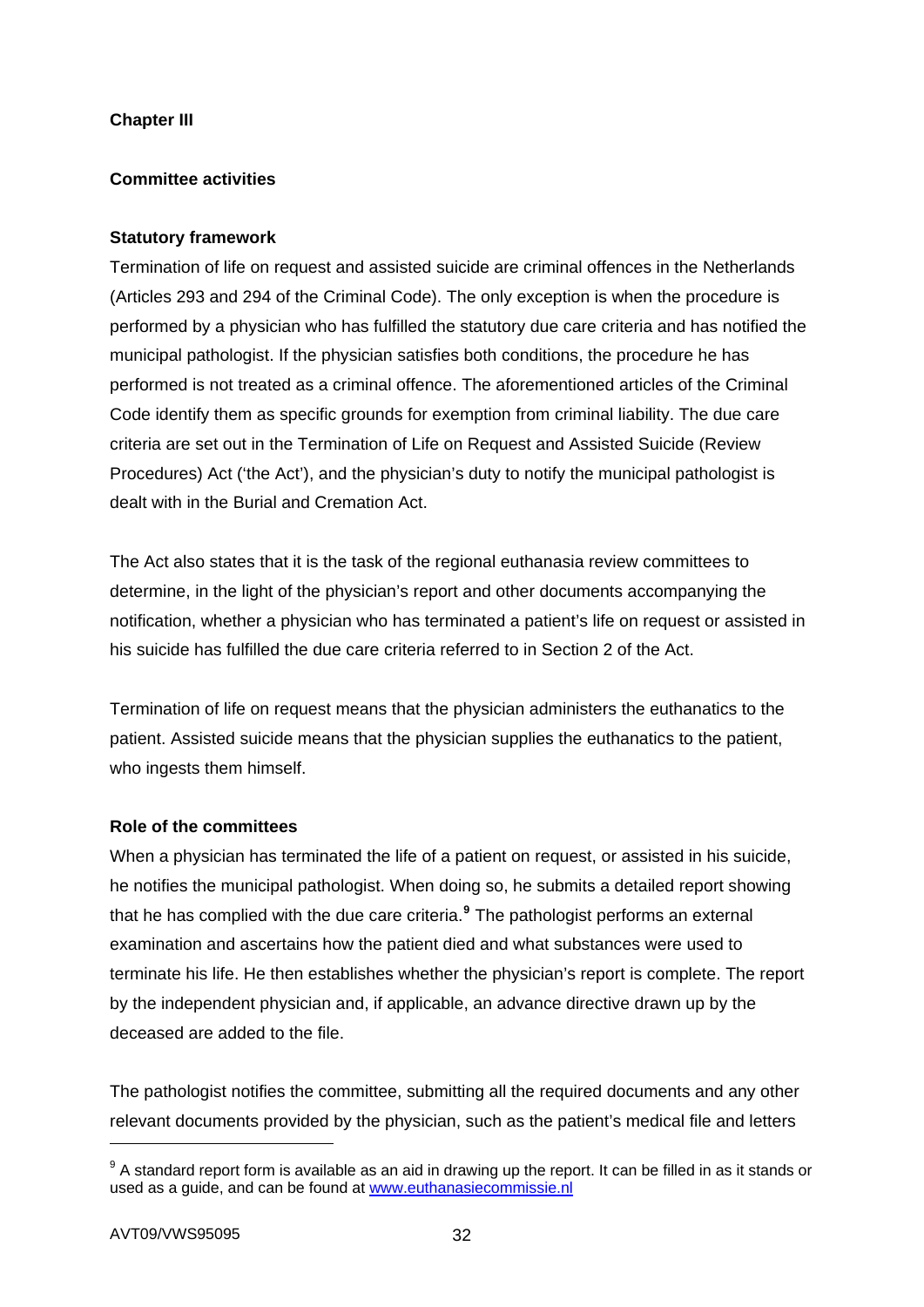from specialists. Once the committee has received the documents, both the pathologist and the physician are sent an acknowledgement of receipt.

The committees assess whether the physician has acted in accordance with the statutory due care criteria. If a committee has any questions following a notification, the physician in question will be informed. Physicians are often asked to respond in writing to additional questions.<sup>[10](#page-32-0)</sup> The committees sometimes contact physicians by telephone if they need extra information. If the information thus provided by the physician is insufficient, he may then be invited to provide further information in person. This gives him an opportunity to explain in more detail what took place in this particular case.

The physician is notified within six weeks of the committee's findings. This period may be extended once, for instance if the committee has asked further questions.

The committees issue their findings on the notifications they assess. In almost every case they conclude that the physician has acted in accordance with the statutory due care criteria. In such cases, only the notifying physician is informed.

In 2008, ten physicians were found not to have acted in accordance with the criteria. In such cases, the findings are not only sent to the notifying physician, but are also referred to the Board of Procurators General and the Healthcare Inspectorate. The Board decides whether or not the physician in question should be prosecuted. The Inspectorate decides in the light of its own tasks and responsibilities whether any further action should be taken. This may range from interviewing the physician to disciplinary action. The committees hold consultations with the Board and the Inspectorate every year.

There are five regional euthanasia review committees. The place of death determines which committee is competent to assess the case in question. Each committee comprises three members: a lawyer, who is also the chair, a physician and an ethicist. They each have an alternate. Each committee also has a secretary, who is also a lawyer, with an advisory vote at committee meetings. The committees act as committees of experts. The secretariats are responsible for assisting the committees in their work. For organisational purposes the secretariats form part of the Central Information Unit on Healthcare Professions (CIBG) in The Hague, which is an executive organisation of the Ministry of Health, Welfare and Sport.

1

<span id="page-32-0"></span> $10$  In 2005, according to the evaluation of the Act, this happened in some 6% of notified cases.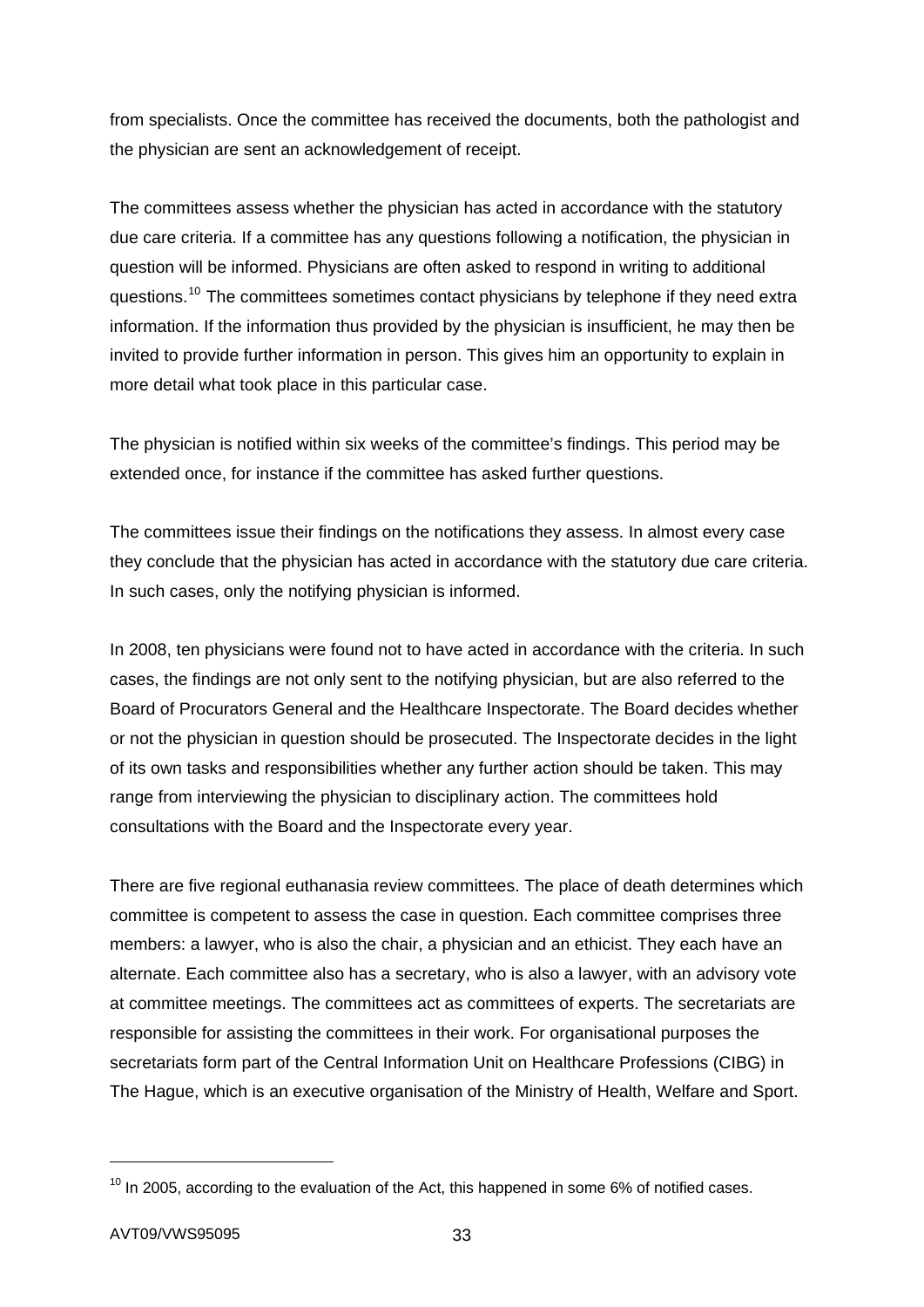The secretariats have offices in Groningen, Arnhem and The Hague, and the committees meet there every month.

The committees help the Euthanasia in the Netherlands Support and Assessment Project (SCEN) train physicians to perform independent assessments.

The committees see all the reports by the independent physicians consulted by the notifying physicians, and they alone have an overall picture of the quality of these reports. The quality of reporting needs to be constantly monitored. The committees' general findings are forwarded to SCEN each year.

Committee members also give presentations to municipal health services, associations of general practitioners, hospitals, foreign delegations and so on, using examples from practice to provide information on applicable procedures and the due care criteria.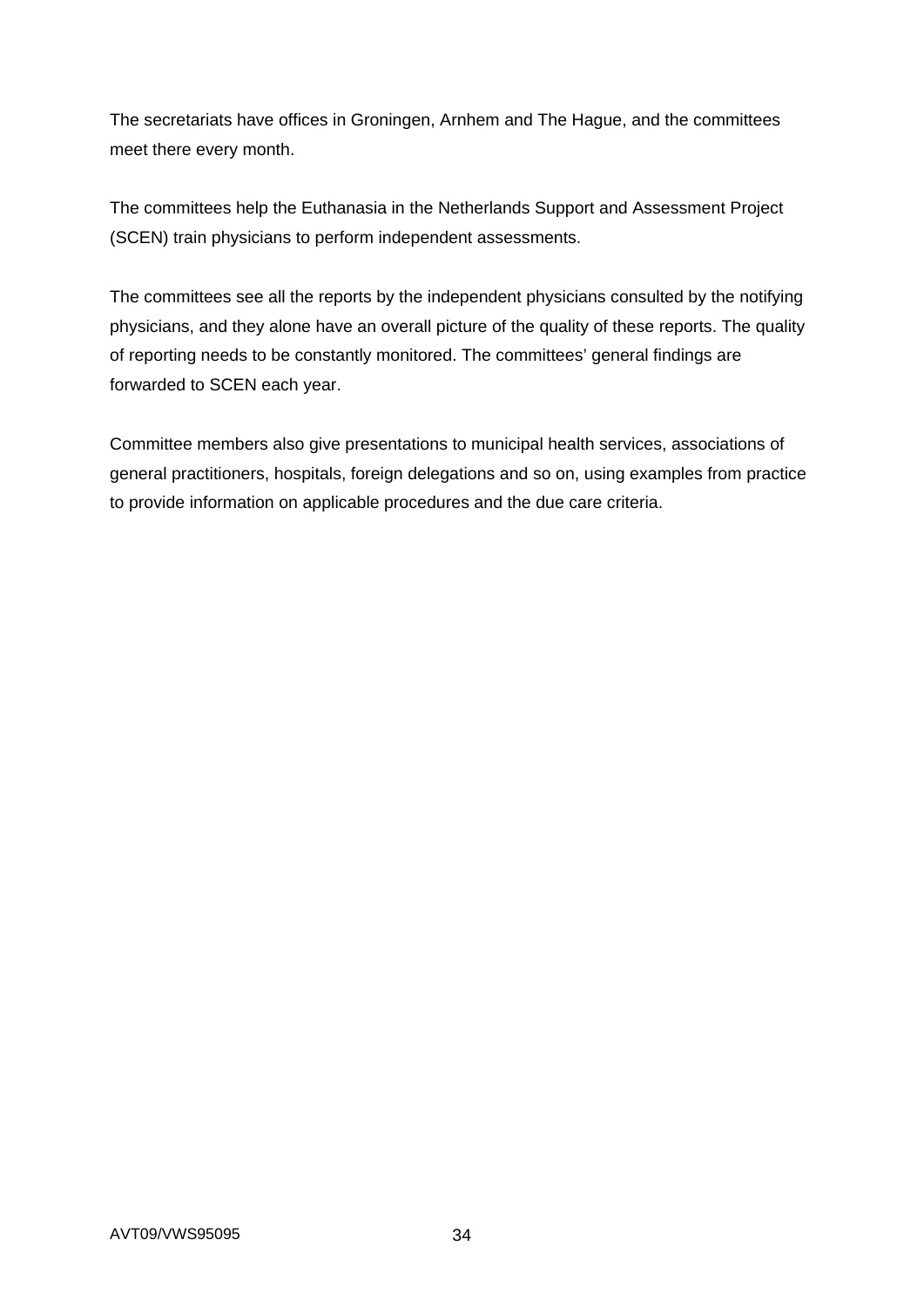## **Annexe I**

## **Overview of notifications: total**

1 January 2008 to 31 December 2008

### **Notifications**

The committee received 2,331 notifications in the year under review.

### **Euthanasia and assisted suicide**

There were 2,146 cases of euthanasia, 152 cases of assisted suicide and 33 cases involving a combination of the two.

# **Physicians**

In 2,083 cases the notifying physician was a general practitioner, in 152 cases a medical specialist working in a hospital, in 91 cases a physician working in a nursing home and in 5 cases a physician being trained as a specialist.

## **Conditions involved**

The conditions involved were as follows:

| Cancer                    | 1,893 |
|---------------------------|-------|
| Cardiovascular disease    | 62    |
| Neurological disorders    | 117   |
| Other conditions          | 145   |
| Combination of conditions | 114   |

### **Location**

In 1,851 cases patients died at home, in 145 cases in hospital, in 87 cases in a nursing home, in 111 cases in a care home and in 137 cases elsewhere (e.g. in a hospice or at the home of a relative).

## **Competence and findings**

In all cases the committee deemed itself competent to deal with the notification. In the year under review there were ten cases in which the physician was found not to have acted in accordance with the due care criteria.